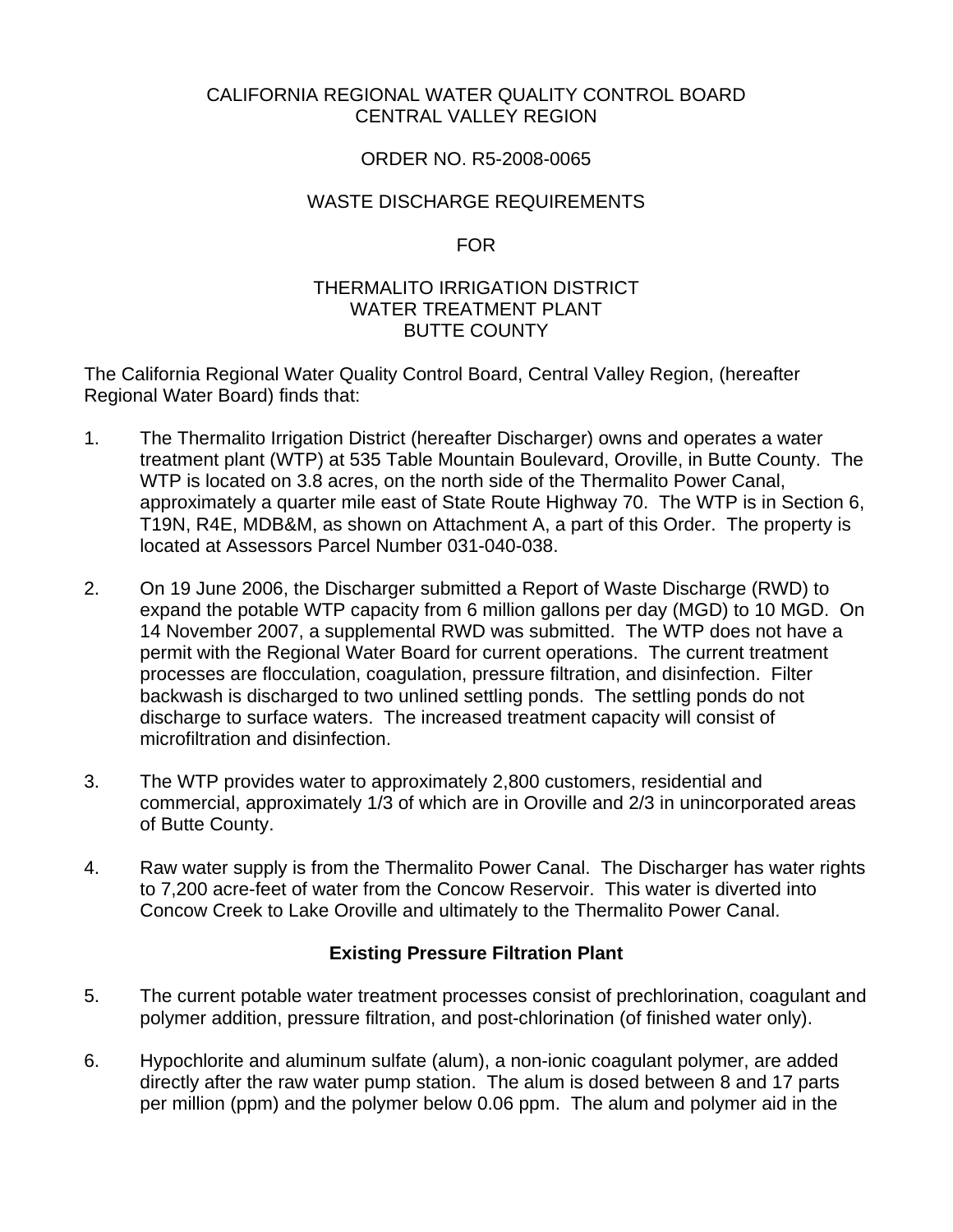removal of suspended solids in the raw water. The hypochlorite helps reduce algae growth in the treatment system.

- 7. Two banks of three pressure filters each are currently in operation. Each bank has a capacity of 3 MGD. Each pressure filter is 8 feet in diameter and 30 feet long. The filter media in the pressure filters is comprised of coal anthracite, sand, gravel, and rocks. The polymer aids the filter media in holding the alum and contaminants within the confines of the media.
- 8. Backwash of the pressure filters is initiated when a predetermined pressure differential is reached. The 6 MGD pressure filter system creates approximately 170,000 gallons per day (gpd) of backwash wastewater when run at full capacity. Backwash wastewater is discharged to two unlined ponds and eventually recycled into the raw water intake.
- 9. After filtration, the finished drinking water is chlorinated with sodium hypochlorite and transferred to a one million gallon clearwell on site. Water from the clearwell is pumped directly into the distribution system or to a 2.5 million gallon storage tank located a quarter mile due north of the WTP. Residual chlorine is continuously monitored at the distribution line from the clearwell; it is maintained at 0.8 mg/L. Treated water from the storage tank is delivered by gravity flow. The backwash wastewater is not chlorinated after pressure filtration.
- 10. The following table summarizes raw water (Thermalito Power Canal) and pressure treated backwash wastewater data provided in the RWD for samples obtained on 17 May 2007.

| Constituent/Parameter    | Units | Raw Water | Backwash Wastewater |
|--------------------------|-------|-----------|---------------------|
| Aluminum, total          | ug/L  | 20        | 280                 |
| Arsenic                  | ug/L  | $<$ 2     | $<$ 2               |
| <b>Boron</b>             | mg/L  | < 0.05    | 0.05                |
| Cadmium, total           | ug/L  | <0.2      | < 0.2               |
| Chromium, total          | ug/L  | <1        | $<$ 1               |
| Copper, total            | ug/L  | 10        | $<$ 10              |
| Hardness, Total          | mg/L  | 32.3      | 34.8                |
| Calcium                  | mg/L  | 8         | 9                   |
| Magnesium                | mg/L  | 3         | 3                   |
| Manganese                | ug/L  | ~10       | 20                  |
| Mercury, total           | ug/L  | < 0.02    | < 0.02              |
| Nickel, total            | ug/L  | $<$ 1     | <1                  |
| Potassium                | mg/L  | 1         |                     |
| Silver, total            | ug/L  | <1        | <1                  |
| Sodium                   | mg/L  | 3         | 4                   |
| Zinc, total              | ug/L  | ~10       | $<$ 10              |
| Alkalinity (as $CaCO3$ ) | mg/L  | 40        | 40                  |
| <b>Bicarbonate</b>       | mg/L  | 50        | 40                  |
| Carbonate                | mg/L  | $<$ 10    | $<$ 10              |
| Hydroxide                | mg/L  | <10       | <10                 |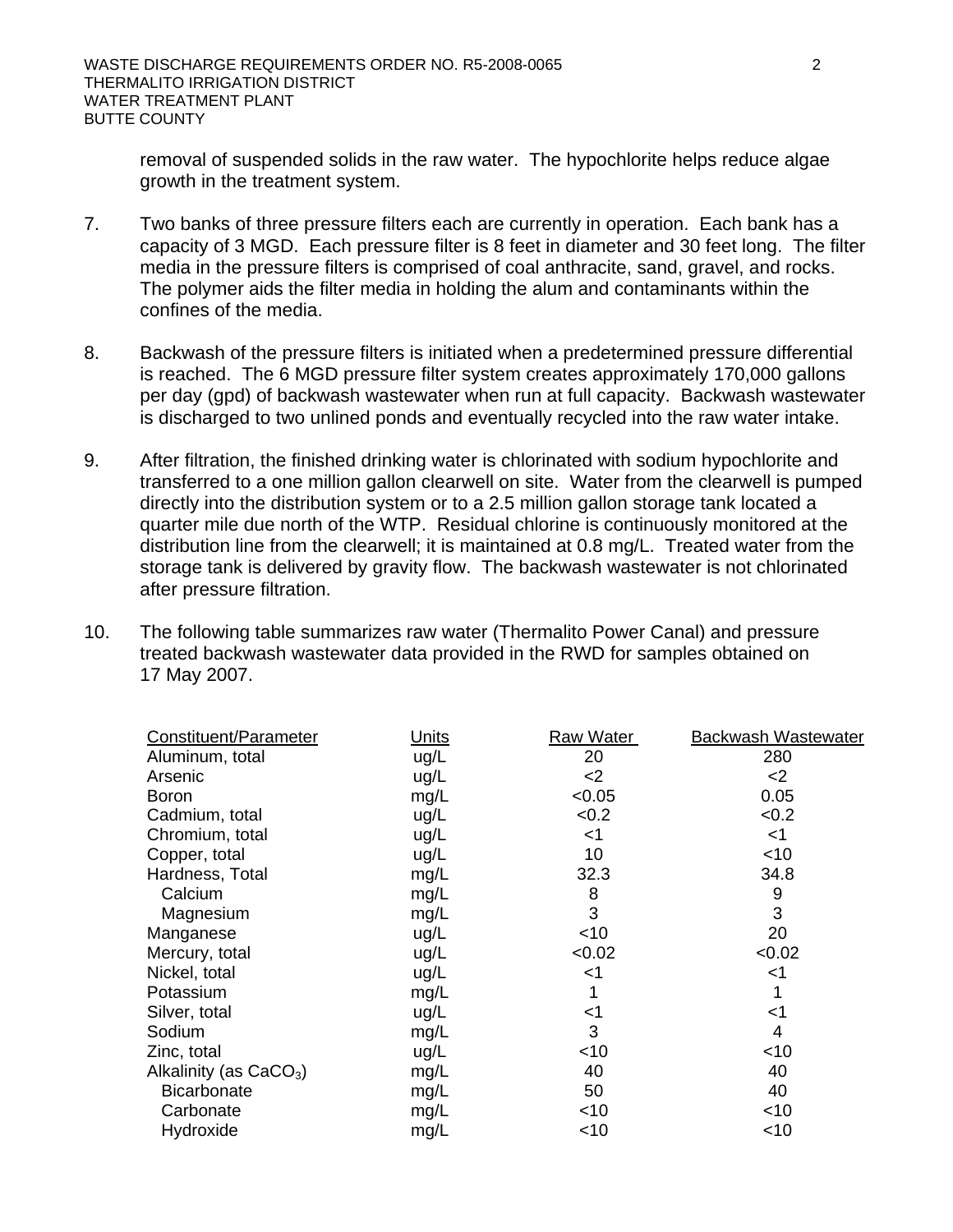| <b>Bromide</b>                 | mg/L      | $20$  | $20$  |
|--------------------------------|-----------|-------|-------|
| Chloride                       | mg/L      | $<$ 1 |       |
| <b>Electrical Conductivity</b> | umhos/cm  | 82    | 95    |
| Fluoride                       | mg/L      | < 0.1 | < 0.1 |
| рH                             | pH units  | 6.7   | 6.5   |
| Ortho-Phosphate                | mg/L      | < 0.5 | < 0.5 |
| <b>Total Dissolved Solids</b>  | mg/L      | 50    | 60    |
| <b>Sulfate</b>                 | mq/L      | 2     |       |
| <b>Fecal Coliform</b>          | MPN/100mL | 4     | 2     |
| <b>Total Coliform</b>          | MPN/100mL | 13    | 23    |

The results show elevated levels of aluminum in the backwash water, which is likely due to the addition of alum. Once the microfiltration plant is operational, the concentration of aluminum in the wastewater should decrease significantly because alum will not be used at the microfiltration plant.

### **New Microfiltration Plant**

- 11. A 4 MGD microfiltration (MF) water treatment plant is being built. The MF plant is rated at a nominal 4 MGD capacity, but can treat up to 4.5 to 4.8 MGD for sustained periods of time. Once the MF plant is operational, one of the two banks of pressure filters will be maintained in standby mode, and will be available for service. The second bank of three filters will be inactive (emergency use only). During periods when the system demand exceeds the capacity of the MF plant, but is less than 6 MGD, the Discharger will utilize their supply wells to meet demand. The one bank of pressure filters will only be used when demand exceeds 6 MGD.
- 12. The MF system will not use coagulants. Sodium hypochlorite will be injected prior to and after the membranes.
- 13. The recovery rate of the MF plant (volume of filtered water produced divided by the total raw water flow) is expected to be a minimum of 97% during peak raw water turbidity conditions. At a flow rate of 4.8 MGD, the wastewater volume will be approximately 144,000 gpd. At normal raw water turbidity conditions (less than 2 NTU), the recovery rate is expected to be a minimum of 98% (approximately 96,000 gpd backwash wastewater). Approximately 1 mg/L of chlorine will be present in the backwash water.
- 14. Chemical cleaning (CIP) of the membranes is anticipated to occur every one and a half to two months. During each CIP, approximately 2,000 gallons of blended caustic and sodium hypochlorite plus 2,000 gallons of citric acid solutions will be generated (both less than 2% in strength). After the CIP, the solutions will be neutralized in the neutralization tank with sodium bisulfite (neutralizes the chlorine) and citric acid (neutralizes the caustic). The neutralization process will produce sodium citrate, sodium hydrosulfate, and water. The sodium citrate and sodium hydrosulfate concentrations in the return flow from the backwash ponds to the WTP would be 0.07 mg/L and 0.0007 mg/L, respectively. After neutralization, the 4,000 gallons of CIP waste will be discharged to the backwash ponds over a period of at least 30 days (approximately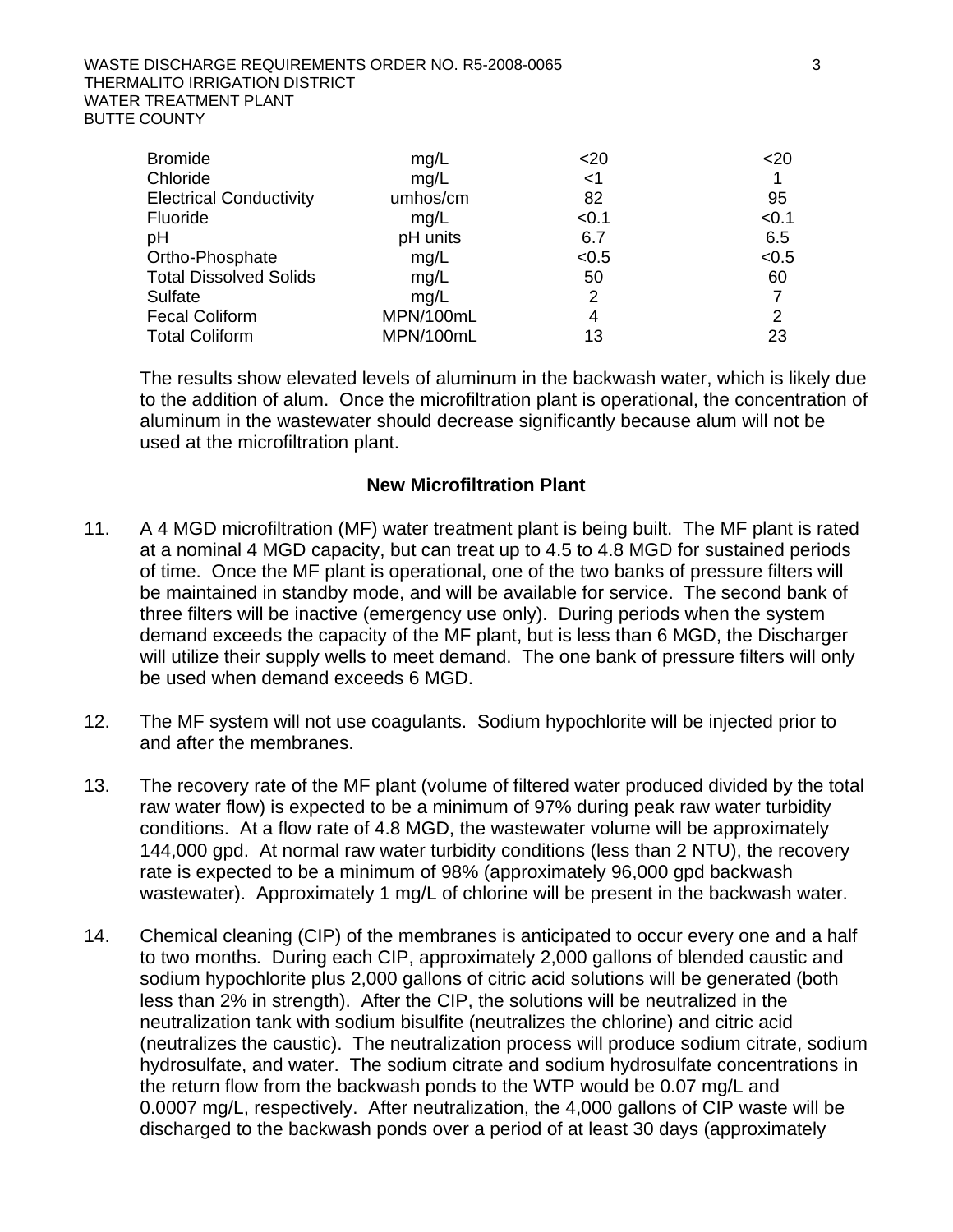133 gpd). The CIP waste will be discharged only when backwash wastewater is being discharged to the ponds to optimize dilution.

## **Wastewater Storage and Disposal**

- 15. Backwash wastewater is discharged to two unlined settling/evaporation ponds with a cumulative capacity of 353,000 gallons (allowing for 1 foot of solids accumulation, two feet of freeboard, and a maximum daily rainfall of 5.06 inches). The net available volume of the north pond is 190,000 gallons and 163,000 gallons for the south pond. The ponds are constructed in clayey soils and do not percolate rapidly.
- 16. Once the backwash wastewater is discharged to the ponds, the wastewater is recycled back through the filtration systems, after allowing adequate settling time (approximately 12 hours). The recycle rate of flow is limited to a maximum of 10% of the raw water flow, to comply with drinking water regulations. At 4.8 MGD, the maximum allowable recycle volume is 480,000 gallons, more than twice the maximum amount to be discharged to the ponds from the MF plant (144,000 gpd). When one bank of pressure filters is operated, it generates 85,000 gpd of backwash wastewater. If both the MF plant and one bank of pressure filters are run at a full capacity of 7.8 MGD, approximately 229,000 gpd of backwash wastewater will be generated, which is significantly less than the allowable 10% recycle rate flow of 780,000 gallons.
- 17. The RWD included a one-day water balance because 100% of the backwash produced in one day will be recycled in one day. The ponds were sized using the maximum daily precipitation (5.06 inches), allowing for two feet of freeboard, one foot of solids accumulation, and the backwash wastewater flows from the MF plant and one bank of pressure filters.

# **Sludge Removal and Disposal**

- 18. Sludge will need to be removed from the ponds every 12 to 18 months. During this time, one pond will be taken out of service, allowing the other pond to drain and dry. If water demand exceeds the limitation of the one backwash pond in use, water demand will be supplemented with the Discharger's supply wells.
- 19. On 1 December 2005, the sludge and virgin soil were analyzed for aluminum. The aluminum content in the virgin soil was reported as 17,400 ug/kg and the sludge was reported as 98,700 ug/kg. The aluminum concentration was much higher in the sludge than virgin soil. It is expected that once the new MF plant is operational, the aluminum levels in the backwash ponds will decrease since alum will not be used in the MF plant.
- 20. The Discharger also sampled the removed sludge from the settling ponds to determine the total threshold limit concentration (TTLC), which is summarized below. The percent moisture content of the sample was 8.6%.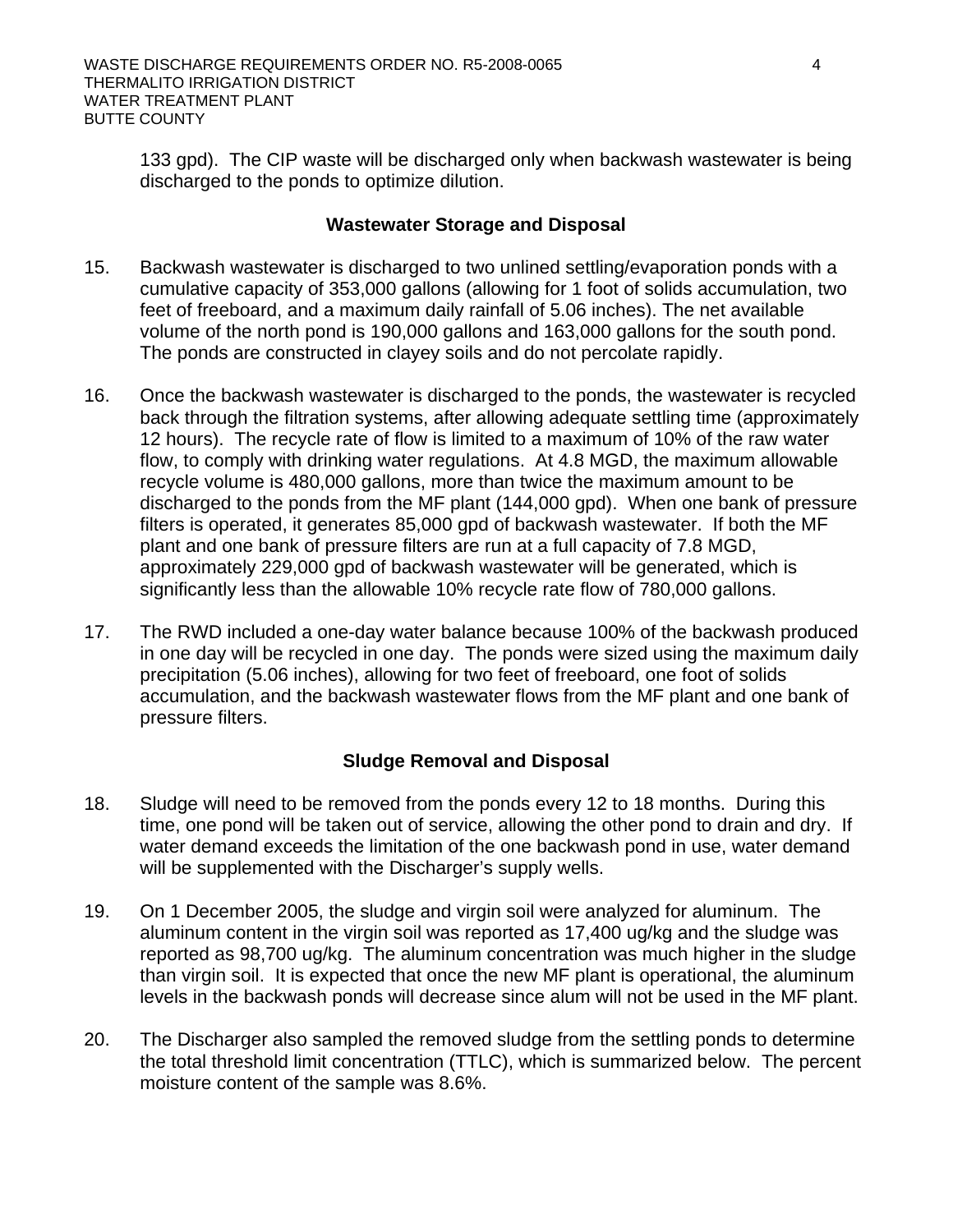| Constituent/Parameter | <b>Sludge Analytical Results -</b><br>TTLC (mg/kg) | <b>Hazardous Waste TTLC</b><br>Levels (mg/kg) |
|-----------------------|----------------------------------------------------|-----------------------------------------------|
| Antimony              | 2.5                                                | 500                                           |
| Arsenic               | 12.8                                               | 500                                           |
| <b>Barium</b>         | 240                                                | 10,000                                        |
| <b>Beryllium</b>      | 0.6                                                | 75                                            |
| Cadmium               | < 0.3                                              | 100                                           |
| Chromium              | 40                                                 | 2,500                                         |
| Chromium VI           | 2                                                  | 500                                           |
| Cobalt                | 15.1                                               | 8,000                                         |
| Copper                | 37.9                                               | 2,500                                         |
| Lead                  | 5.3                                                | 1,000                                         |
| <b>Mercury</b>        | 0.03                                               | 20                                            |
| Molybdenum            | < 0.5                                              | 3,500                                         |
| <b>Nickel</b>         | 33.1                                               | 2,000                                         |
| Selenium              | < 0.5                                              | 100                                           |
| Silver                | < 0.5                                              | 500                                           |
| Thallium              | 2.5                                                | 700                                           |
| Vanadium              | 113                                                | 2,400                                         |
| Zinc                  | 53                                                 | 5,000                                         |

21. The Discharger disposes of sludge at a local landfill. This Order requires the Discharger to characterize removed sludge for Title 22 metals and aluminum.

### **Site Specific Conditions**

- 22. Based on the geotechnical report presented in the RWD, soils at the MF plant site consist of up to two feet of sandy clay, up to five feet of slightly cemented sandy gravel, and clayey gravel at seven feet.
- 23. Depth to groundwater at the site is unknown. A geotechnical investigation of the site occurred in September 2005, and no groundwater was encountered at eight and a half feet.
- 24. The mean annual precipitation for Oroville from 1953 to 2007 was 28.67 inches. The annual average pan evaporation rate for Chico is 67.63 inches.
- 25. The land immediately adjacent to the WTP is either vacant or is used for cattle grazing. The Department of Water Resources owns the vacant land south of the WTP, from the plant property to the Thermalito Power Canal.
- 26. The Discharger samples the raw water, water after pressure filtration, and clearwell water daily for turbidity and residual chlorine. The samples are also tested weekly for pH and temperature.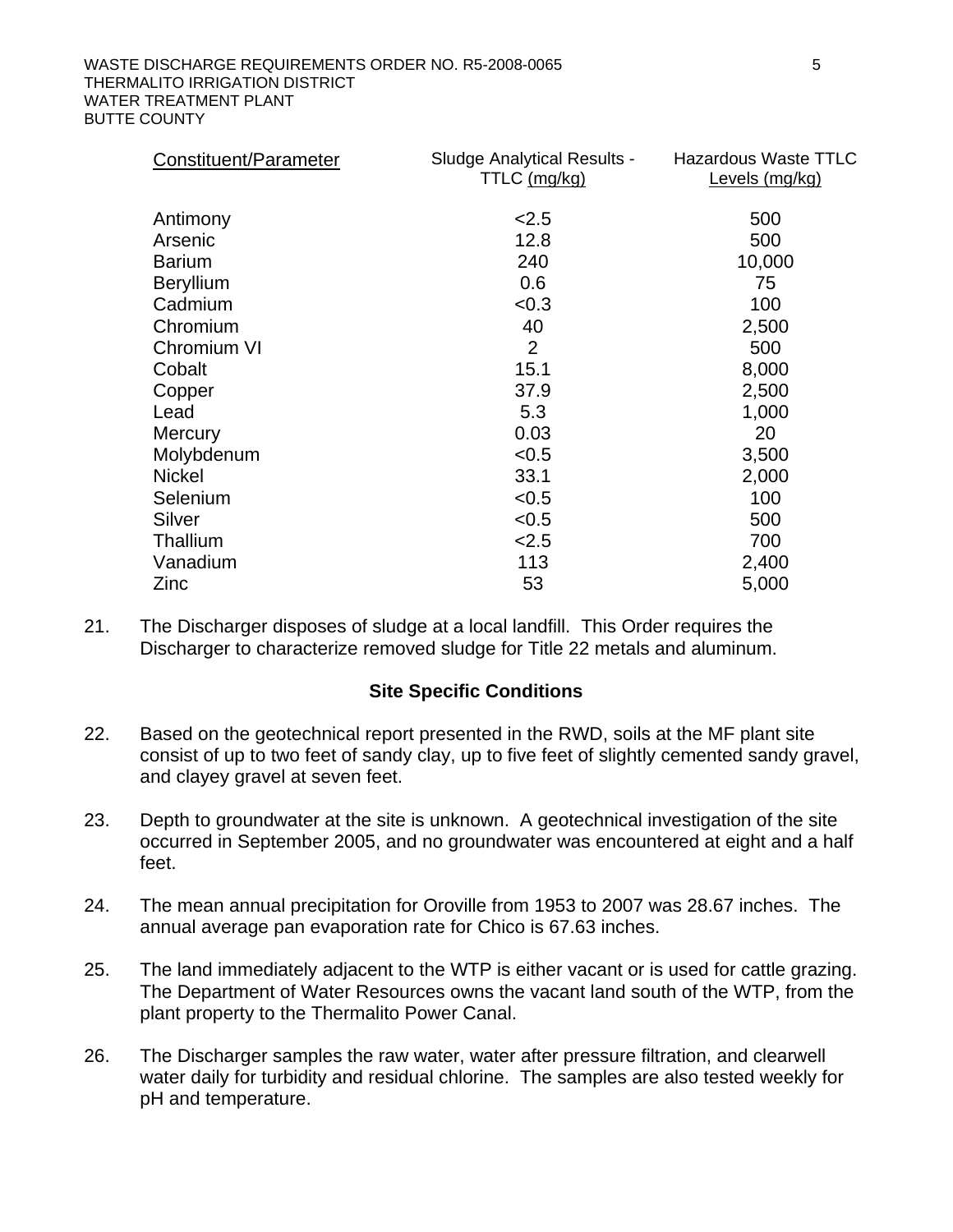27. A domestic well is located on site. It is tested daily for residual chlorine, quarterly for bacteria, and annually for general minerals and nitrates.

# **Basin Plan, Beneficial Uses, and Regulatory Considerations**

- 28. The Regional Water Board adopted a Water Quality Control Plan, Fourth Edition, for the Sacramento River Basin and the San Joaquin River Basin, (hereafter Basin Plan) which designates beneficial uses, establishes water quality objectives, contains implementation plans and policies for protecting waters of the basin, and incorporates by reference plans and policies adopted by the State Water Resources Control Board (State Water Board). Pursuant to Section 13263(a) of the California Water Code (CWC), waste discharge requirements must implement the Basin Plan.
- 29. The WTP lies within the Marysville Hydrologic Unit and the Lower Feather River Hydrologic Area (515.40), as depicted on interagency hydrologic maps prepared by the California Department of Water Resources in 1986. Surface water drainage from the WTP is to the Thermalito Power Canal, a tributary to the Feather River.
- 30. The beneficial uses of the Thermalito Power Canal are not identified in the Basin Plan. However, the Basin Plan states, "The beneficial uses of any specifically identified water body generally apply to its tributary streams." The Thermalito Power Canal is a tributary to the Feather River; the Regional Water Board finds that the beneficial uses identified in the Basin Plan for the Feather River are applicable to the Thermalito Power Canal. Therefore, the beneficial uses of the Thermalito Power Canal are municipal and domestic supply; agricultural supply; water contact recreation; canoeing and rafting recreation; noncontact water recreation; warm freshwater habitat; cold freshwater habitat; warm migration; cold migration; warm spawning; cold spawning; and wildlife habitat.
- 31. The beneficial uses of the underlying groundwater are municipal and domestic water supply, agricultural supply, industrial service supply, and industrial process supply.
- 32. The Basin Plan establishes numerical and narrative water quality objectives for surface water and groundwater within the basin. Numerical water quality objectives are maximum limits directly applicable to the protection of designated beneficial uses of the water. The Basin Plan requires that the Regional Water Board, on a case-by-case basis, to follow specified procedures to determine maximum numerical limitations that apply the narrative objectives when it adopts waste discharge requirements.
- 33. The Basin Plan contains narrative water quality objectives for Chemical Constituents, Tastes and Odors, and Toxicity. The Toxicity Objective, in summary, requires that groundwater be maintained free of toxic substances in concentrations that produce detrimental physiological responses in human, plant, animal, or aquatic life associated with designated beneficial uses. The Chemical Constituents objective requires that groundwater "shall not contain chemical constituents in concentrations that adversely affect beneficial uses". The Tastes and Odors objective requires that groundwater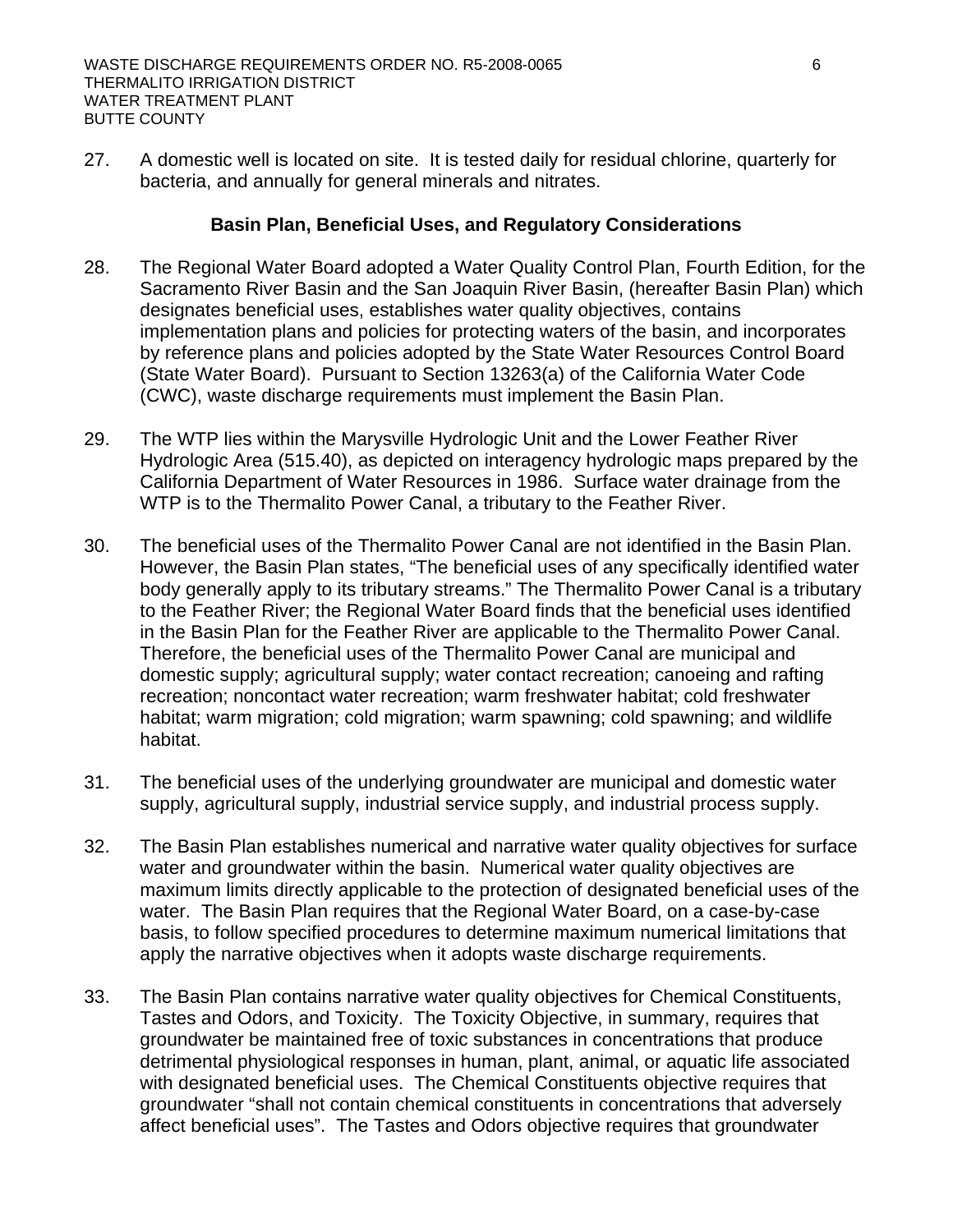"shall not contain taste- or odor-producing substances in concentrations that cause nuisance or adversely affect beneficial uses". Implementation of the Basin Plan contains the "Policy for Application of Water Quality Objectives". This Policy specifies, in part, that compliance with narrative water quality objectives may be evaluated considering numerical criteria and guidelines developed and/or published by other agencies and organizations.

34. Section 13241 of the California Water Code (CWC) requires the Regional Water Board to consider various factors, including economic considerations, when adopting water quality objectives into its Basin Plan. Section 13263 of the CWC requires the Regional Water Board to address these in adopting waste discharge requirements. However, the State Water Board has held that a Regional Water Board need not address the factors in Section 13241 when implementing water quality objectives through waste discharge requirements, because those factors were considered in the Basin Plan process. These waste discharge requirements implement adopted water quality objectives and no additional analysis of Section 13241 factors is required.

# **Groundwater Degradation**

- 35. State Water Board Resolution 68-16 requires that discharge of waste maintain high quality waters of the State until it is demonstrated that any change in quality is consistent with maximum benefits to the people of the State, will not unreasonably affect beneficial uses, and will not result in water quality less than that described in water quality policies (i.e. change results in exceedances of water quality objectives). The discharge is required to meet waste discharge requirements that will result in the best practicable treatment or control (BPTC) of the discharge necessary to assure that pollution or nuisance will not occur and the highest water quality consistent with maximum benefit to the people of the State will be maintained.
- 36. Some degradation of groundwater in the wastewater storage and reuse areas is consistent with Resolution 68-16 provided that degradation:
	- a. Is confined to a reasonable area;
	- b. Is minimized by means of full implementation, regular maintenance, and optimal operation of BPTC measures;
	- c. Is limited to waste constituents typically encountered in water treatment filter backwash water; and
	- d. Does not result in water quality less than that prescribed in the applicable Basin Plan.
- 37. Based on the good chemical character of the raw water treated at the WTP, the installation of a MF plant (which uses no coagulant or polymers), the low permeability of the settling ponds, and complete recycling of the backwash wastewater generated in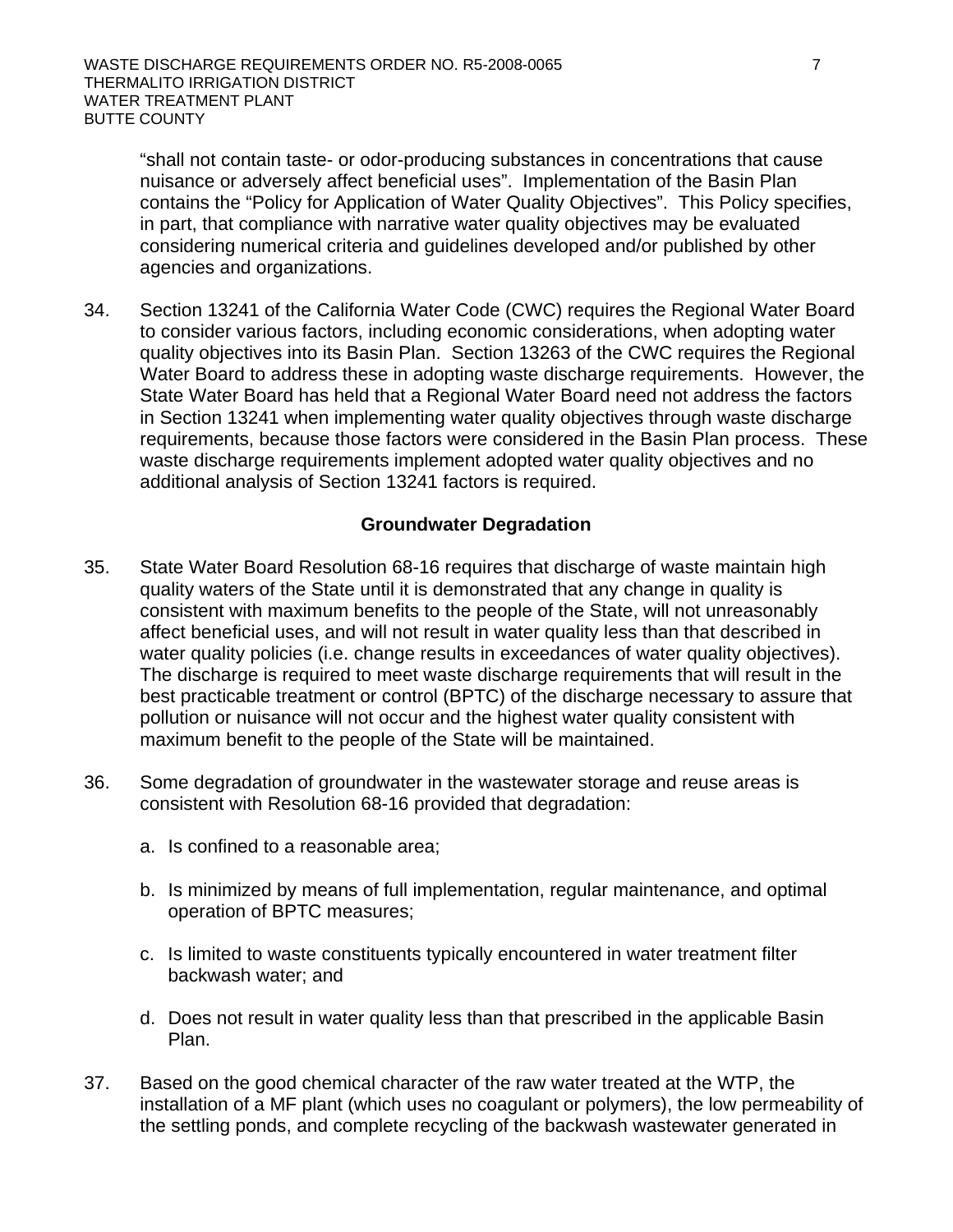one day within one day, the discharge poses little threat to groundwater quality. Therefore, groundwater monitoring is not relevant and the Discharger is required to monitor backwash wastewater.

# **Antidegradation Analysis**

- 38. Some degradation of groundwater by some of the typical waste constituents released with discharge from a WTP after effective source control, treatment, and control is consistent with maximum benefit to the people of California. The technology, energy, water recycling, and waste management advantages of municipal utility service far exceed any benefits derived from a community otherwise reliant on numerous domestic water wells, and the impact of the water resource will be substantially less. Degradation of groundwater by constituents that can be effectively removed by conventional treatment is prohibited. When allowed, the degree of degradation permitted depends upon many factors (i.e. background water quality, the waste constituents, the beneficial uses and most stringent water quality objective, source control measures, and waste constituent treatability).
- 39. Economic prosperity of local communities is of maximum benefit to the people of California, and therefore sufficient reason exists to accommodate growth and groundwater degradation around the WTP, provided that the terms of the Basin Plan are met.

# **Treatment and Control Practices**

40. The design of the MF WTP expansion incorporates BPTC because coagulants and polymers will not be used. The Discharger is required to evaluate the potential impact on underlying groundwater by monitoring the backwash wastewater for residual chlorine weekly, pH and electrical conductivity monthly, trihalomethanes quarterly, and dissolved metals and standard minerals annually. If it has been determined that the discharge has the potential to degrade groundwater, then the Discharger will be required to evaluate and implement additional BPTC measures for each treatment, storage, and disposal component of the pressure filtration and MF plants. Completion of these tasks will ensure that BPTC and the highest water quality consistent with the maximum benefit to the people of the State will be achieved.

### **Other**

- 41. The discharge authorized herein and the treatment and storage facilities associated with the discharge, except for discharges of residual sludge and solid waste, are exempt from the requirements of Title 27, California Code of Regulations (CCR), Section 20005 et seq. (hereafter Title 27). The exemption, pursuant to Title 27 CCR Section 20090(b), is based on the following:
	- a. The waste consists primarily of backwash water and treated raw water and the Regional Water Board is issuing waste discharge requirements;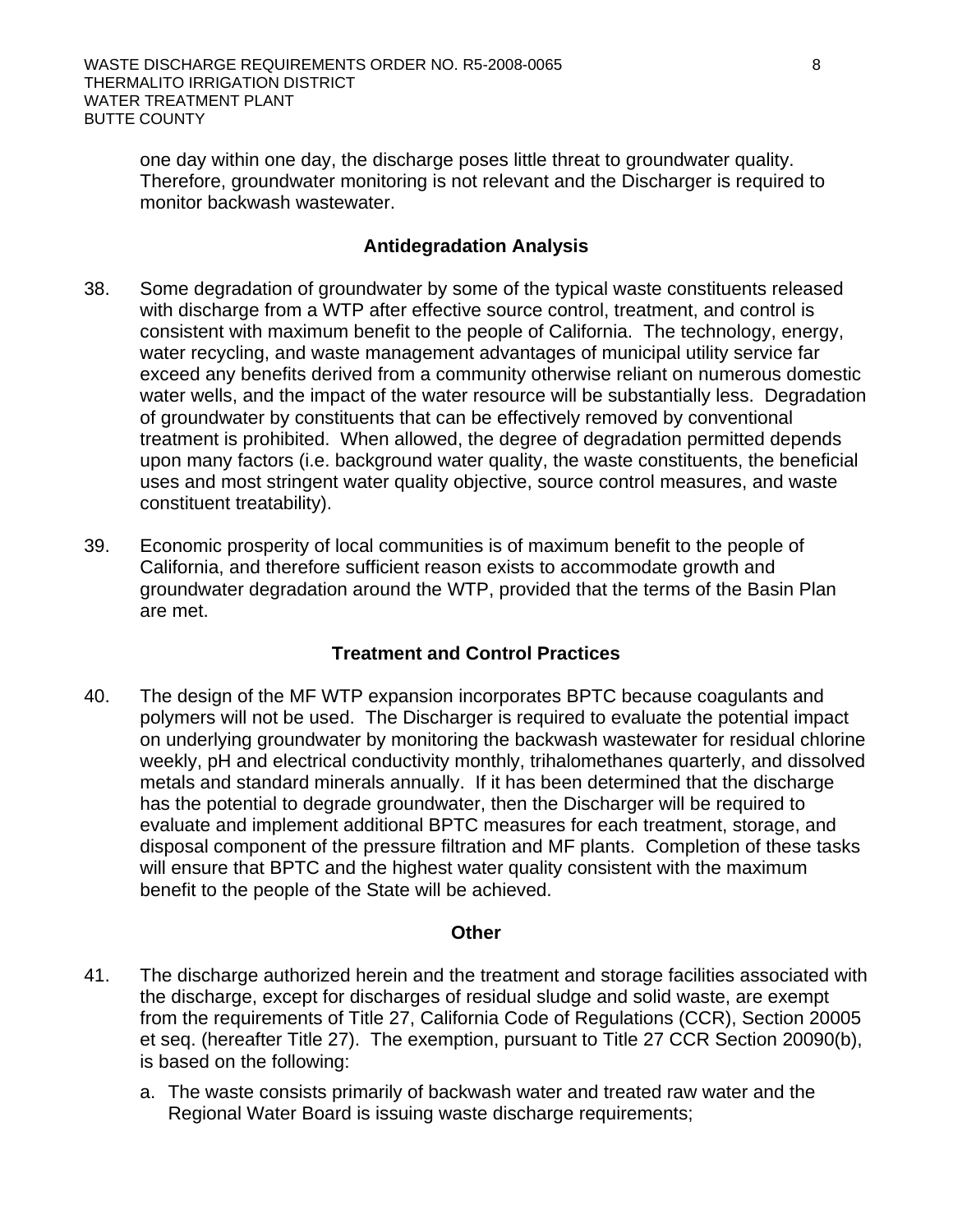- b. The waste discharge requirements are consistent with water quality objectives; and;
- c. The treatment and storage facilities described herein are associated with a municipal water treatment plant and neither the wastewater nor solids need to be managed according to Chapter 11, Division 4.4, Title 22 of this code as a hazardous waste.
- 42. The State Water Board adopted Order No. 97-03-DWQ (General Permit No. CAS000001) specifying waste discharge requirements for discharges of storm water associated with industrial activities, and requiring submittal of a Notice of Intent by all affected industrial dischargers. The RWD did not specify whether storm water is discharged from the current or future portions of the WTP. Therefore, it is appropriate for this Order to require that the Discharger either obtain coverage under General Permit No. CAS000001 or submit a Notice of Non-Applicability to demonstrate that the General Permit is not applicable to the current or future WTP.
- 43. Section 13267(b) of the CWC provides that: "In conducting an investigation specified in subdivision (a), the regional board may require that any person who has discharged, discharges, or is suspected of having discharged or discharging, or who proposes to discharge waste within its region, or any citizen or domiciliary, or political agency or entity of this state who has discharged, discharges, or is suspected of having discharged or discharging, or who proposes to discharge, waste outside of its region that could affect the quality of waters within its region shall furnish, under penalty of perjury, technical or monitoring program reports which the regional board requires. The burden, including costs, of these reports shall bear a reasonable relationship to the need for the report and the benefits to be obtained from the reports. In requiring those reports, the regional board shall provide the person with a written explanation with regard to the need for the reports, and shall identify the evidence that supports requiring that person to provide the reports."
- 44. The technical reports required by this Order and the attached Monitoring and Reporting Program No. R5-2008-0065 are necessary to assure compliance with these waste discharge requirements.
- 45. Pursuant to Section 13263(g) of the CWC, discharge is a privilege, not a right, and adoption of this Order does not create a vested right to continue the discharge.
- 46. On 18 April 2006, a Mitigated Negative Declaration (MND) was adopted by the Discharger and a Notice of Determination was recorded with Butte County for the expansion of the WTP shortly thereafter. The Regional Water Board has considered the MND prepared for the facility. Compliance with the requirements of this Order will mitigate or avoid environmental effects to water quality.
- 47. All the above and the supplemental information and details in the attached Information Sheet, which is incorporated by reference herein, were considered in establishing the following conditions of discharge.
- 48. The Regional Water Board has notified the Discharger and interested agencies and persons of its intent to prescribe waste discharge requirements for this discharge and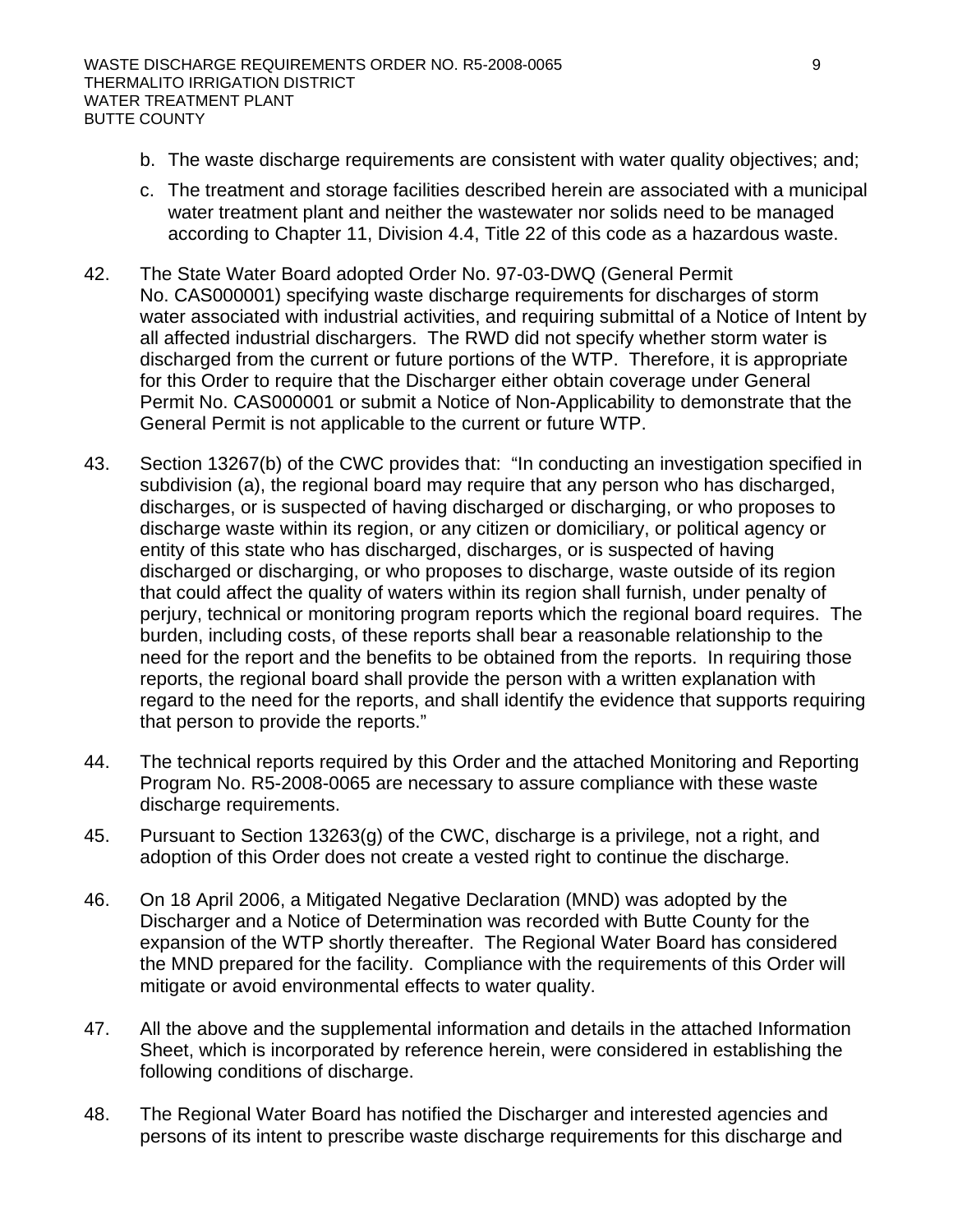has provided them with an opportunity for a public hearing and an opportunity to submit their written views and recommendations.

49. The Regional Water Board, in a public meeting, heard and considered all comments pertaining to the discharge.

**IT IS HEREBY ORDERED** that pursuant to CWC Sections 13263 and 13267, the Thermalito Irrigation District, its agents, successors, and assigns, in order to meet the provisions contained in Division 7 of the CWC and regulations adopted hereunder, shall comply with the following:

*[Note: Other prohibitions, conditions, definitions, and some methods of determining compliance are contained in the attached "Standard Provisions and Reporting Requirements for Waste Discharge Requirements" dated 1 March 1991.]* 

# **A. Discharge Prohibitions:**

- 1. Discharge of finished water at a location or in a manner different from that described in Finding No. 9 is prohibited.
- 2. Discharge of backwash wastewater at a location or in a manner different from that described in Finding No. 15 is prohibited.
- 3. The by-pass or overflow of wastes (including backwash wastewater discharge and finished water overflow from the clear well) to surface waters or surface water drainage courses is prohibited, except as allowed by Provision E.2 of the Standard Provisions and Reporting Requirements for Waste Discharge Requirements, dated 1 March 1991.
- 4. Discharge of waste classified as 'hazardous' under Section 2521, Chapter 15 of Title 23 or 'designated', as defined in Section 13173 of California Water Code is prohibited.

# **B. Discharge Specifications:**

- 1. The dry monthly average backwash wastewater flow shall not exceed 170,000 gallons per day as currently built and operated. The dry monthly average backwash wastewater flow shall not exceed 229,000 gallons per day once the MF plant is fully operational.
- 2. Plant operation shall not cause pollution or a nuisance as defined by Section 13050 of the CWC.
- 3. Water treatment facilities, storage facilities, and the backwash wastewater settling ponds shall be operated and maintained to prevent inundation or washout due to floods with a 100-year return frequency.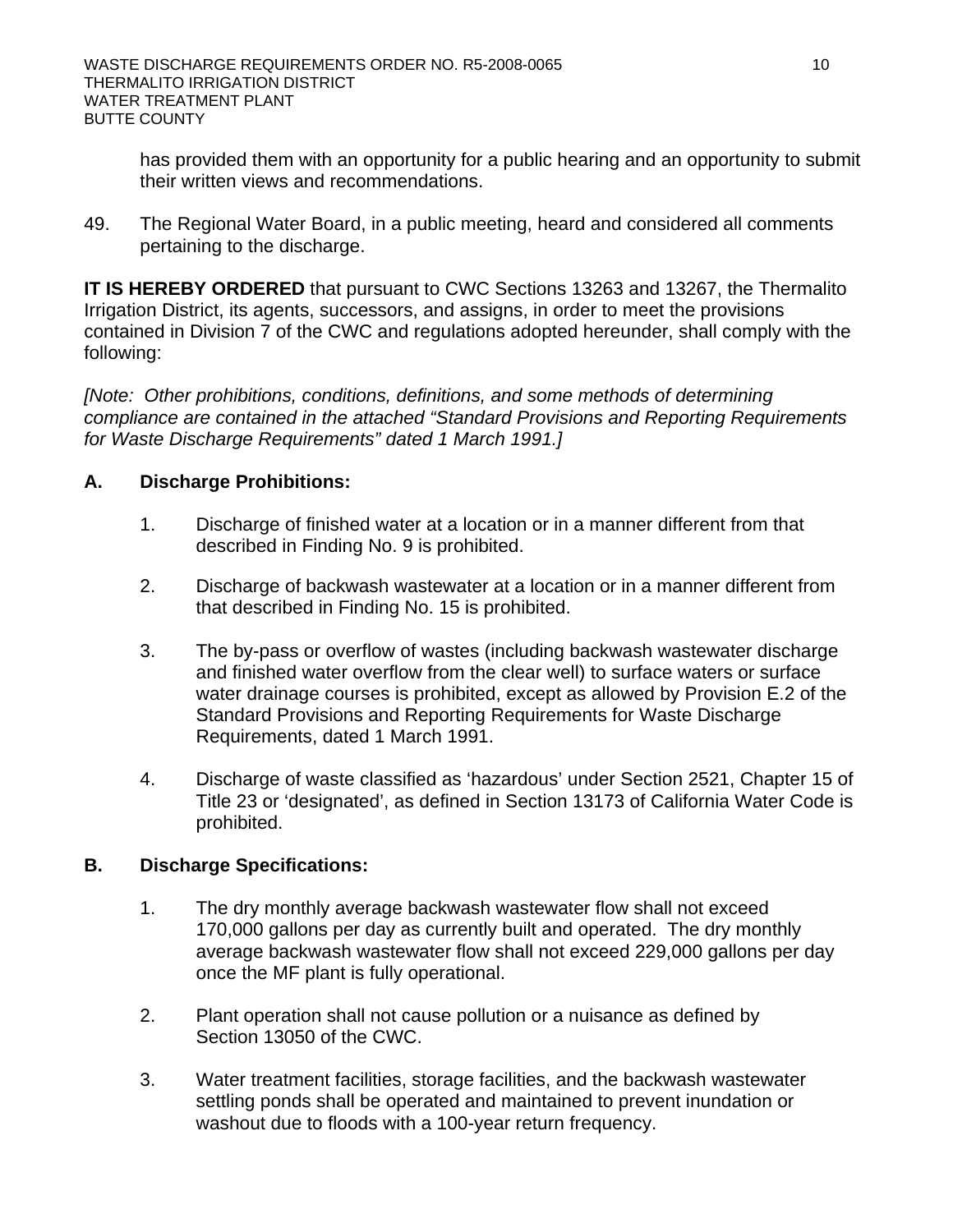- 4. The Discharger shall operate all systems and equipment to maximize treatment of backwash wastewater and optimize the quality of this discharge.
- 5. The backwash wastewater ponds shall have sufficient treatment, storage, and disposal capacity to accommodate allowable wastewater flow and design seasonal precipitation during the winter months. Design seasonal precipitation shall be based on total annual precipitation using a return period of 100 years, distributed monthly in accordance with historical rainfall patterns. Freeboard shall not be less than two feet (measured vertically to the lowest point of overflow), except if lesser freeboard does not threaten the integrity of the pond, no overflow of the pond occurs, and lesser freeboard is due to direct precipitation with greater than a 100-year recurrence interval, or a storm event with an intensity greater than a 25-year, 24-hour storm event. This Order contains a Provision that requires the Discharger to prepare and implement, as appropriate, a Contingency Plan to ensure that the backwash wastewater ponds do not overflow.
- 6. The ponds shall be managed to prevent breeding of mosquitoes. In particular,
	- a. An erosion control program should assure that small coves and irregularities are not created around the perimeter of the water surface.
	- b. Weeds shall be minimized through control of water depth, harvesting, or herbicides.
	- c. Dead algae, vegetation, and debris shall not accumulate on the water surface.
- 7. Objectionable odors originating at this facility shall not be perceivable beyond the limits of the water treatment plant site boundaries.
- 8. **On 1 October** of each year, available pond storage capacity shall at least equal the volume necessary to comply with Discharge Specification No. 5.

### **C. Groundwater Limitation:**

1. The discharge, in combination with other sources, shall not cause underlying groundwater to contain waste constituents in concentrations statistically greater than background water quality.

### **D. Sludge Disposal:**

1. Collected screenings, sludges, and other solids removed from liquid wastes shall be disposed of in a manner approved by the Executive Officer, and consistent with *Consolidated Regulations for Treatment, Storage, Processing, or Disposal of Solid Waste*, as set forth in Title 27, CCR, Division 2, Subdivision 1, Section 20005, et seq.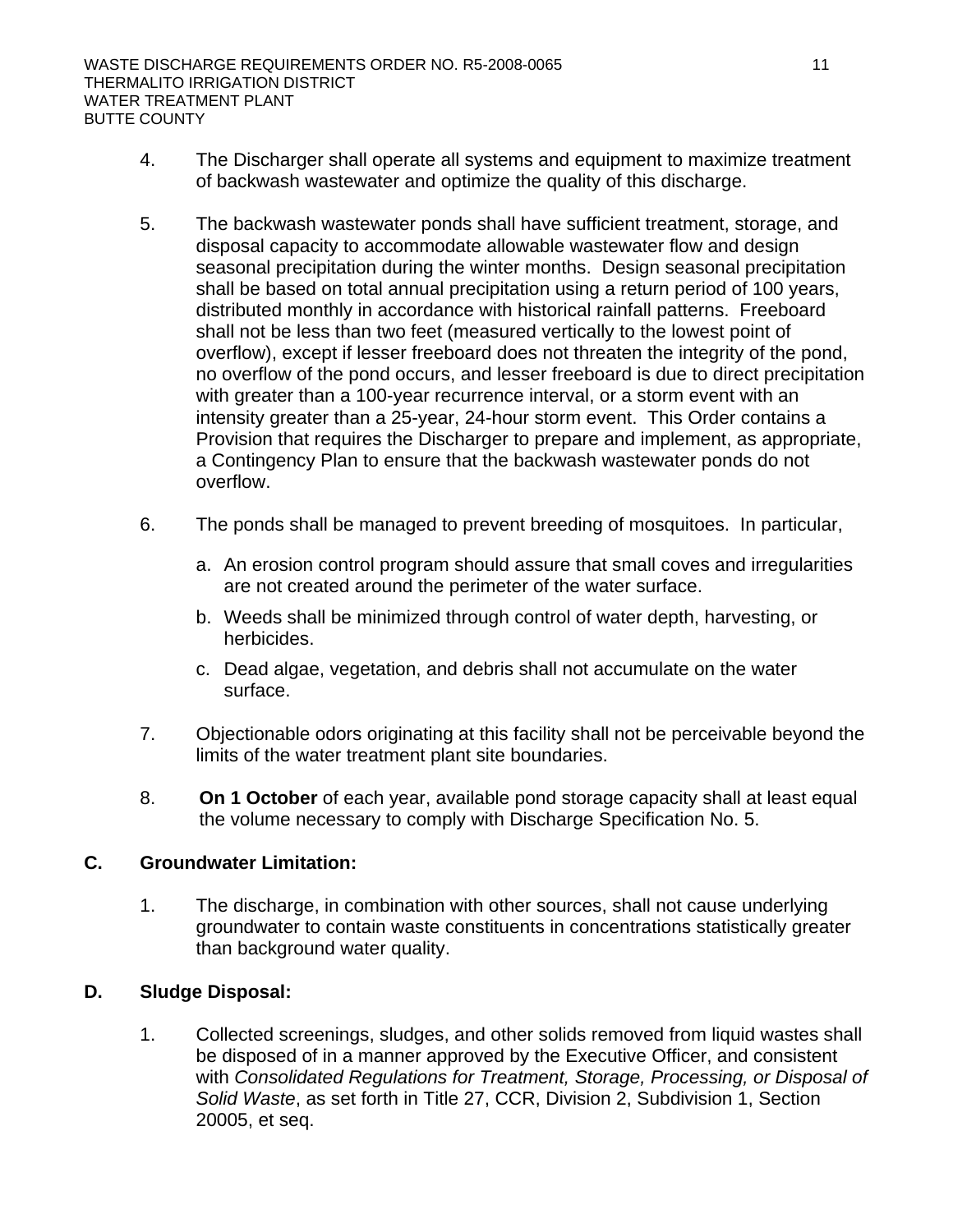2. Any proposed change in sludge use or disposal practice from a previously approved practice shall be reported to the Executive Officer and USEPA Regional Administrator at least 90 days in advance of the change.

# **E. Provisions:**

- 1. All of the following reports shall be submitted pursuant to Section 13267 of the CWC.
	- a. **Within 30 days** of the adoption of this Order, the Discharger shall provide material safety data sheets (MSDS) for all products used in the water treatment process. If new products are proposed for use at a later date, the MSDS sheets shall be submitted to the Regional Water Board at that time.
	- b. **Within 30 days** of the adoption of this Order, the Discharger shall provide the name and certificate grade of the primary plant operator. Fifteen days prior to any change in the primary plant operator, the Discharger shall notify the Regional Water Board, and shall certify that the new operator has been familiarized with the Plant Operations and Maintenance (O&M) Manual and this Order within fifteen days after the changeover.
	- c. **Within 90 days** of adoption of this Order, the Discharger shall submit a sludge disposal plan describing the annual volume of sludge generated by the WTP and specifying the disposal practices.
	- d. **Within 90 days** of adoption of this Order, the Discharger shall submit a *Contingency Plan* describing the steps it will take if the backwash wastewater in the storage ponds encroaches within two foot of freeboard. The plan shall consider any and all steps necessary to prevent wastewater overflows, for example, restricting water usage, hauling wastewater to another permitted facility, utilizing supply wells, and shutting down portions of the facility. This plan shall be implemented whenever wastewater levels encroach within two foot of freeboard in the wastewater ponds.
	- e. **Within 90 days** of adoption of this Order, the Discharger shall submit an O&M Manual for the WTP. Regional Water Board staff will review the O&M Manual; the O&M Manual shall be implemented within **30 days** of its acceptance by staff. The O&M Manual shall instruct field personnel on managing the day-to-day backwash wastewater and finished water discharge operations to comply with the terms and conditions of this Order and how to make field adjustments, as necessary, to preclude nuisance conditions. The O&M manual shall include a troubleshooting flowchart with recommended remedial actions and a description of notification requirements. Operating personnel shall keep a copy of the O&M Manual at the WTP for reference. Key personnel shall be familiar with its contents. The O&M Manual shall include the following elements regarding compliance with this Order: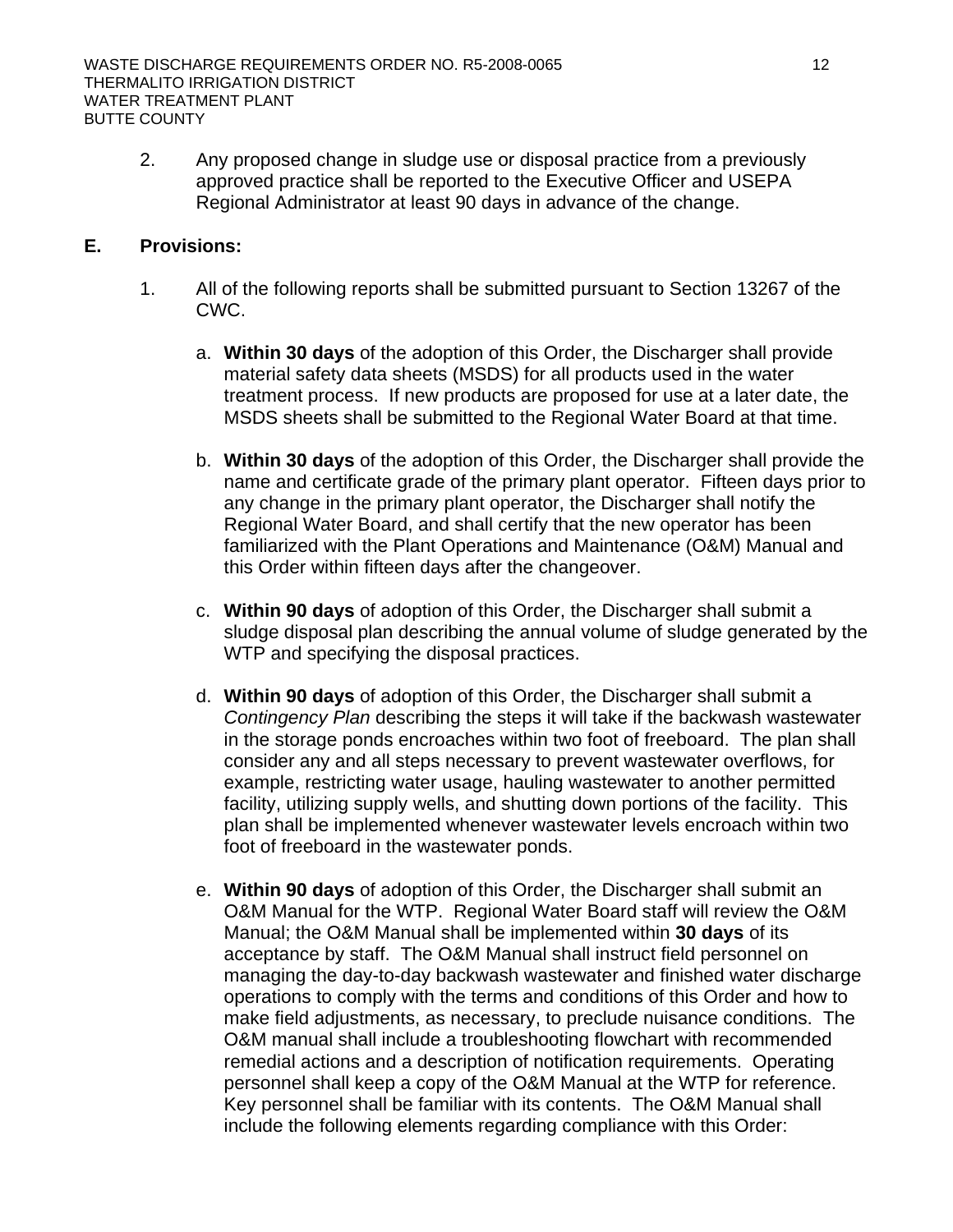- i. A discussion of backwash practices, including: a) time, duration, and frequency of backwash, b) description of area of land discharge of backwash water, and c) inspection procedures to assure there is no discharge of backwash wastewater or backwash solids to the Thermalito Power Canal.
- ii. Inspection procedure for the backwash ponds to assure they are operating at their optimum level and there is no danger of excessive solids carryover from either of these units or overflow from the ponds.
- 3. The Discharger shall provide certified water treatment plant operators in accordance with Title 22 CCR, Division 4, Chapter 13.
- 4. The Discharger shall comply with Monitoring and Reporting Program No. R5-2008-0065, which is part of this Order, and any revisions thereto as ordered by the Executive Officer.
- 5. The Discharger shall comply with all items of the "Standard Provisions and Reporting Requirements for Waste Discharge Requirements", dated 1 March 1991, which are part of this Order. This attachment and its individual paragraphs are referred to as "Standard Provisions."
- 6. The Discharger shall report promptly to the Regional Water Board any material change or proposed change in the character, location, or volume of the discharge.
- 7. The Discharger shall report to the Regional Water Board any toxic chemical release data reported to the State Emergency Response Commission within 15 days of reporting the data to the Commission pursuant to Section 313 of the "Emergency Planning and Community Right to Know Act of 1986."
- 8. In the event of any change in control or ownership of land or waste discharge facilities presently owned or controlled by the Discharger, the Discharger shall notify the succeeding owner or operator of the existence of this Order by letter, a copy of which shall be immediately forwarded to this office. To assume operation as Discharger under this Order, the succeeding owner or operator must apply in writing to the Executive Officer requesting transfer of the Order. The request must contain the requesting entity's full legal name, the state of incorporation if a corporation, the name and address and telephone number of the persons responsible for contact with the Regional Water Board, and a statement. The statement shall comply with the signatory paragraph of Standard Provision B.3 and state that the new owner or operator assumes full responsibility for compliance with this Order. Failure to submit the request shall be considered a discharge without requirements, a violation of CWC. Transfer shall be approved or disapproved by the Executive Officer.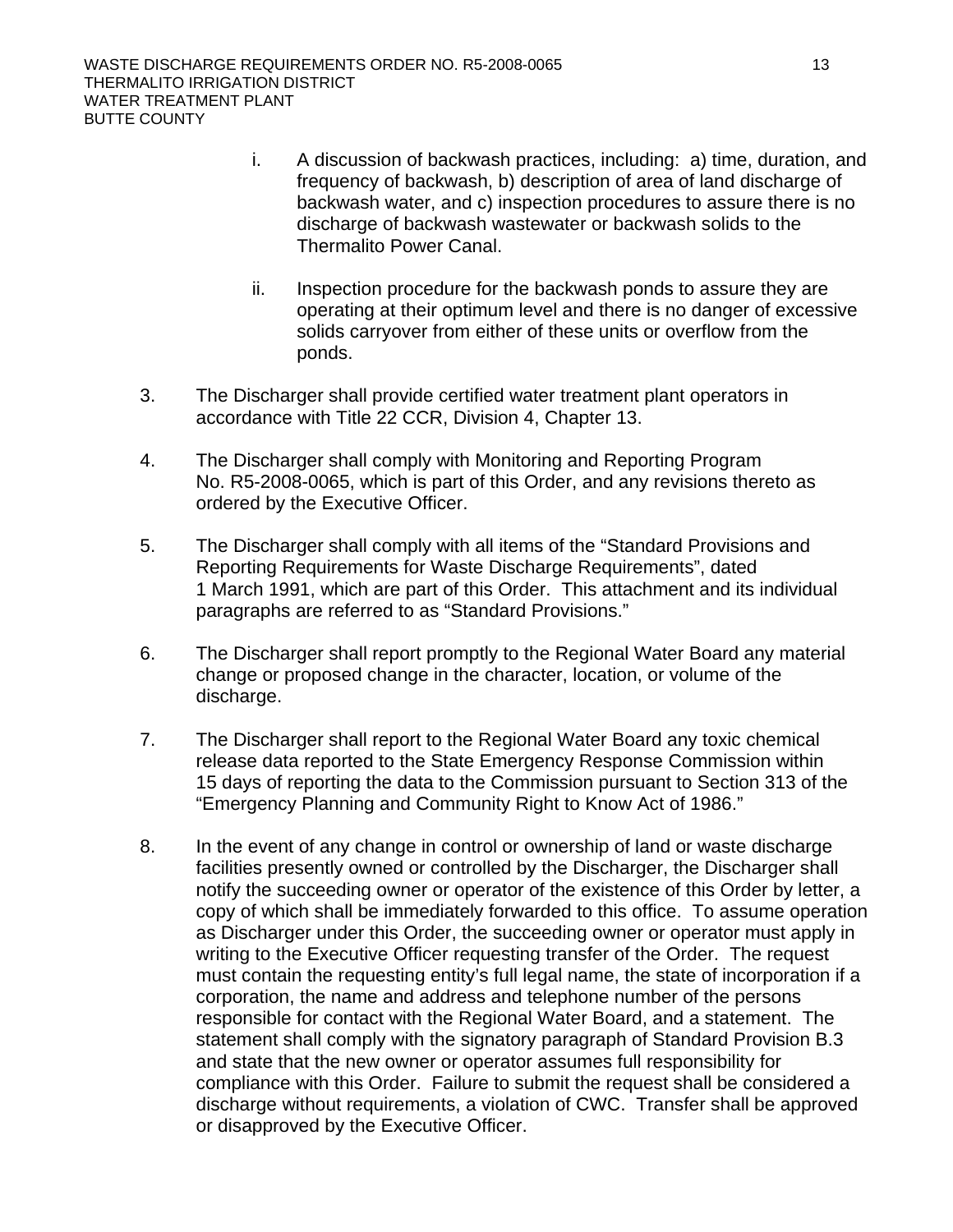- 9. Operation personnel shall keep a copy of this Order at the WTP for reference. Key operating personnel shall be familiar with its contents.
- 10. The Regional Water Board will review this Order periodically and will revise requirements when necessary.
- 11. The Discharger shall comply with all conditions of this Order, including timely submittal of technical and monitoring reports as directed by the Executive Officer. Violations may result in enforcement action, including Regional Water Board or court orders requiring corrective action or imposing civil monetary liability, or in revision or rescission of this Order.

I, PAMELA C. CREEDON, Executive Officer, do certify the foregoing is a full, true, and correct copy of an Order adopted by the California Regional Water Quality Control Board, Central Valley Region, on 25 April 2008.

PAMELA C. CREEDON, Executive Officer

25 April 2008

**Date Date Date** 

JMM: 5/9/2008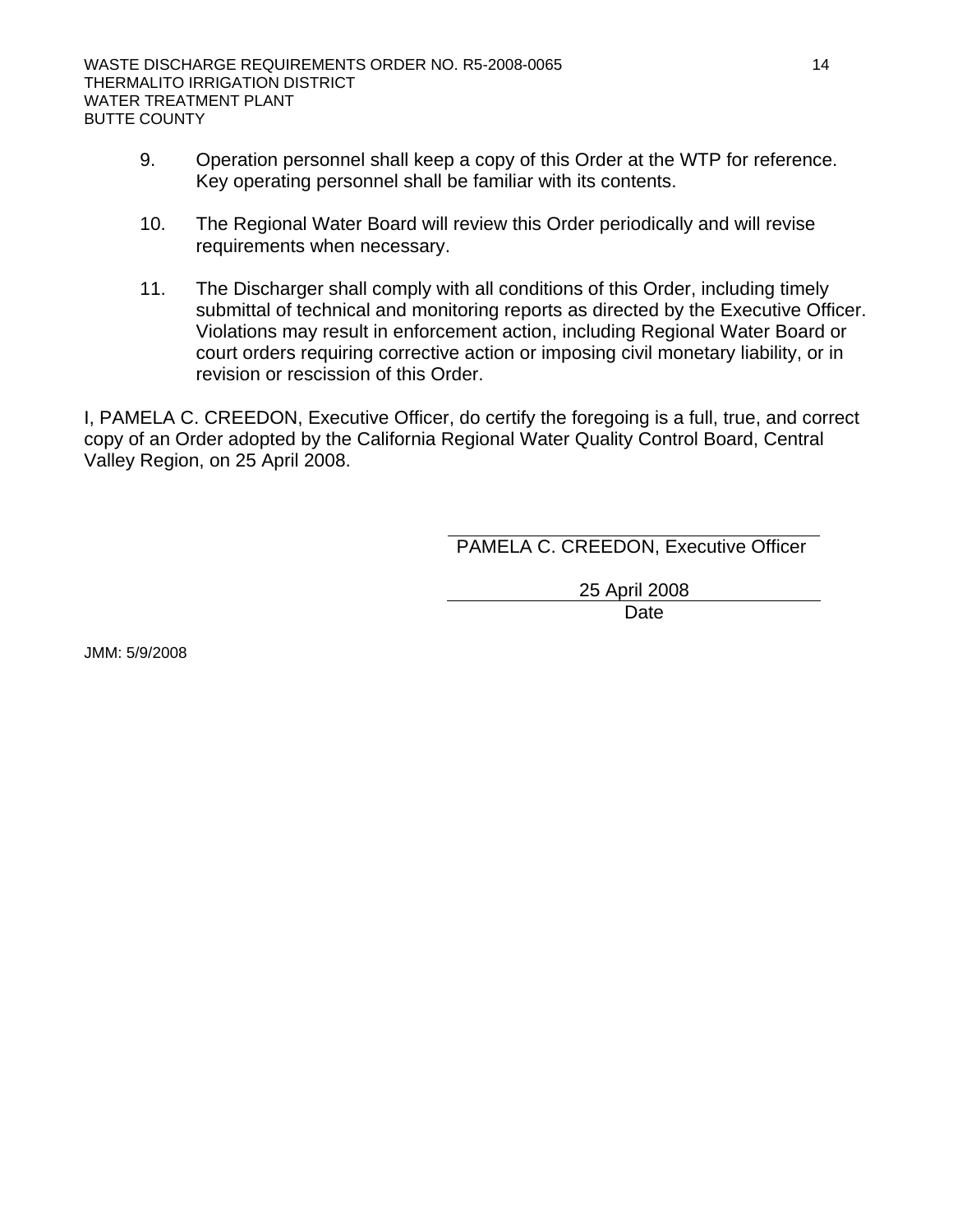# Order No. R5-2008-0065 Attachment A

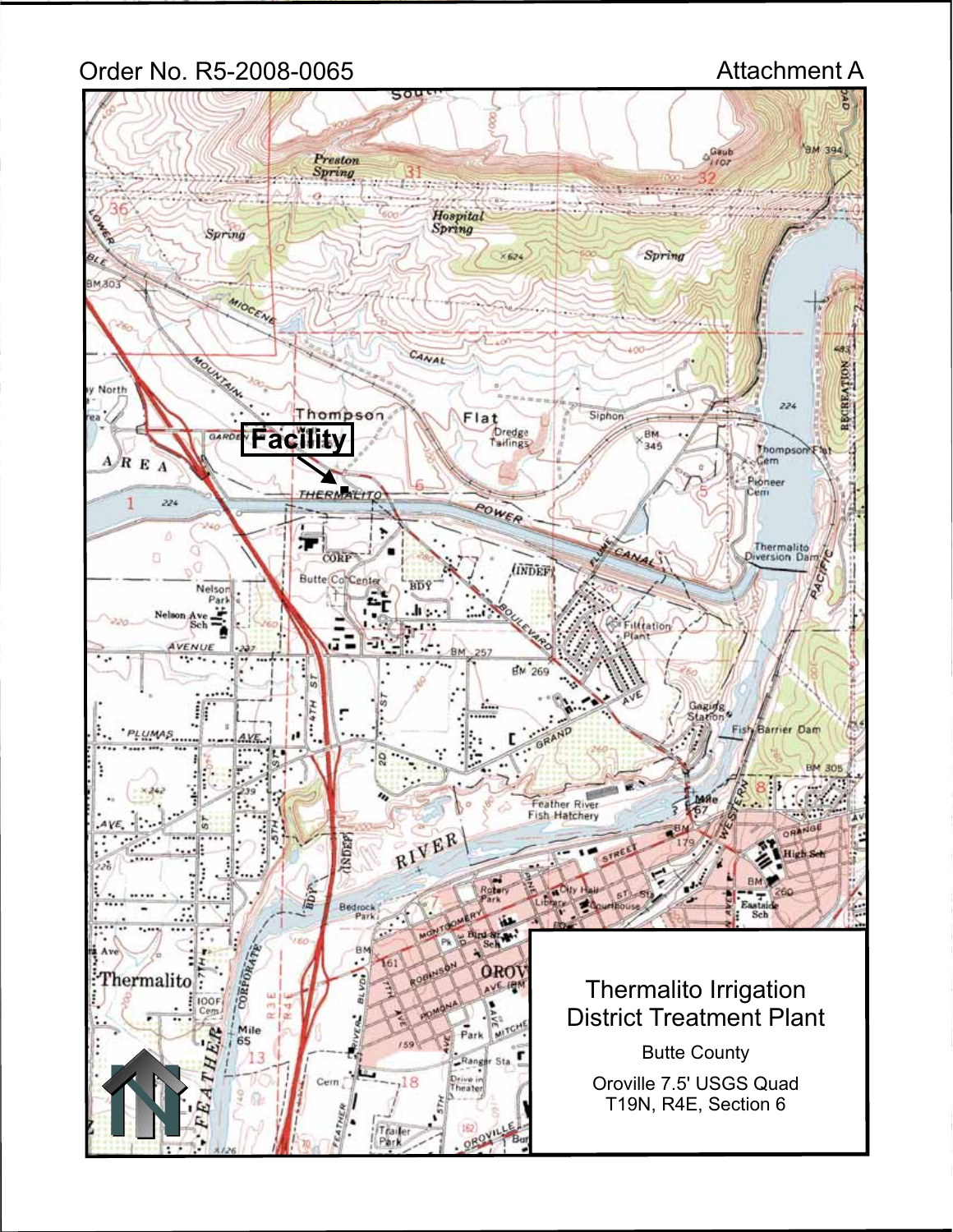Order No. R5-2008-0065

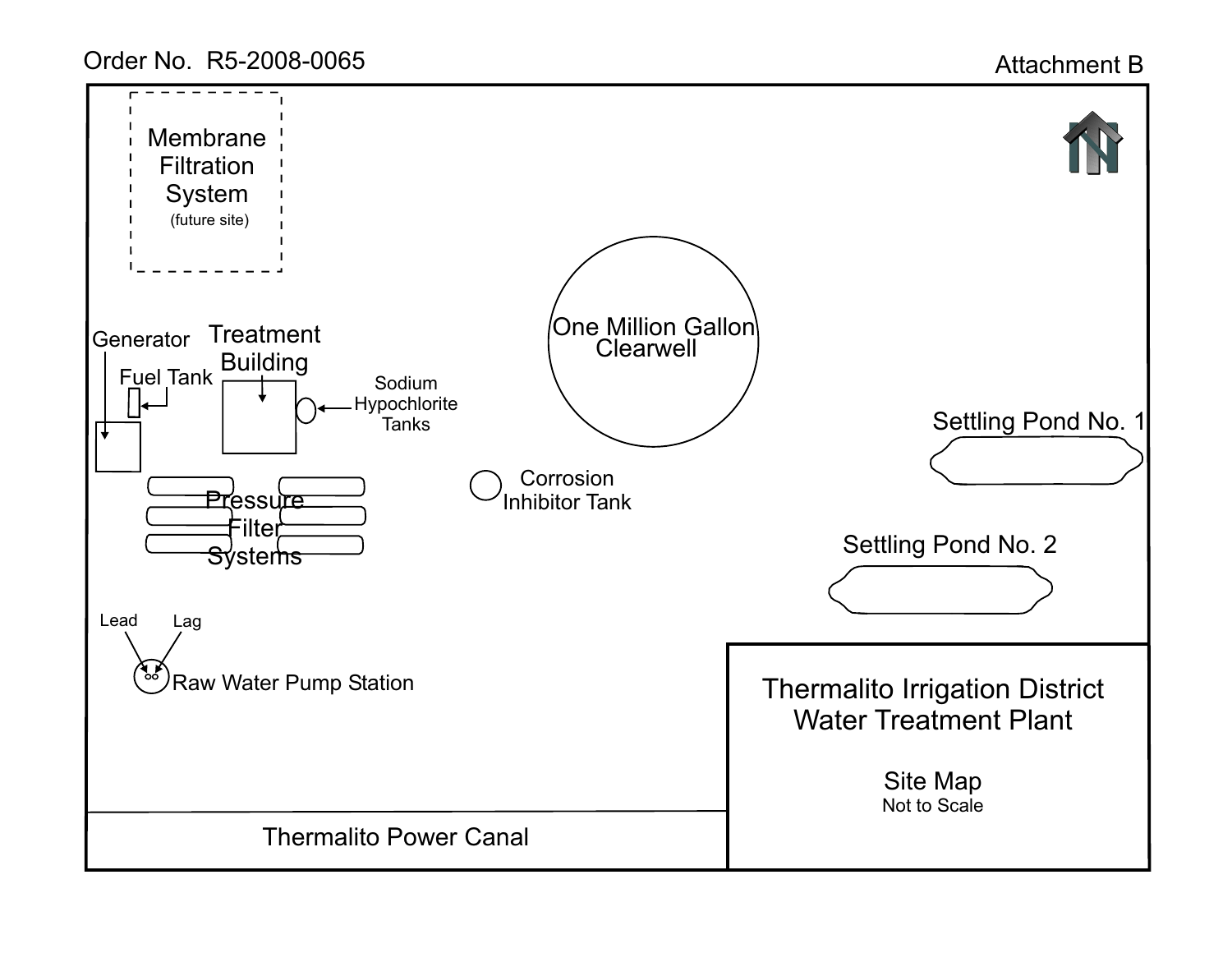# CALIFORNIA REGIONAL WATER QUALITY CONTROL BOARD CENTRAL VALLEY REGION

# MONITORING AND REPORTING PROGRAM NO. R5-2008-0065 FOR THERMALITO IRRIGATION DISTRICT WATER TREATMENT PLANT BUTTE COUNTY

This Monitoring and Reporting Program (MRP) describes requirements for monitoring operations of a water treatment plant, including backwash wastewater discharged to unlined settling ponds. This MRP is issued pursuant to Section 13267 of the California Water Code (CWC). The Discharger shall not implement any changes to this MRP unless and until a revised MRP is issued by the Executive Officer. Central Valley Regional Water Quality Control Board (Regional Water Board) staff shall approve specific sample station locations prior to implementation of sampling activities.

All samples shall be representative of the volume and nature of the discharge or matrix of material sampled. The time, date, and location of each grab sample shall be recorded on the sample chain of custody form. Field instruments (such as those used to measure residual chlorine) may be used provided that:

- 1. The operator is trained in proper use and maintenance of the instruments;
- 2. The instruments are calibrated prior to each monitoring event;
- 3. The instruments are serviced and/or calibrated per the manufacturer's recommended frequency; and
- 4. Field calibration reports are submitted with the monthly reports.

# **BACKWASH WASTEWATER MONITORING**

The Discharger shall report the following regarding the backwash wastewater:

| Parameter/Constituent          | <b>Units</b> | <b>Type of Sample</b> | Frequency |
|--------------------------------|--------------|-----------------------|-----------|
| <b>Flow</b>                    | gpd          | Continuous            | Daily     |
| <b>Residual Chlorine</b>       | mg/L         | Grab                  | Weekly    |
| pH                             | standard     | Grab                  | Monthly   |
| <b>Electrical Conductivity</b> | umhos/cm     | Grab                  | Monthly   |
| Trihalomethanes <sup>1</sup>   | ug/L         | Grab                  | Quarterly |
| Dissolved Metals <sup>2</sup>  | ug/L         | Grab                  | Annually  |
| Standard Minerals <sup>3</sup> | mg/L         | Grab                  | Annually  |

<sup>1</sup>Trihalomethane sampling shall include: bromoform, bromodichloromethane, chloroform, and dibromochloromethane.

 $2$ At a minimum, the following metals shall be included: aluminum, antimony, arsenic, cadmium, total chromium, hexavalent chromium, copper, cyanide, iron, lead, magnesium, manganese, mercury, molybdenum, nickel, selenium, silver, thallium, vanadium, and zinc. Samples shall be filtered through a 0.45-micron filter prior to preservation.

<sup>3</sup>Standard minerals shall include at a minimum the following elements/compounds: boron, calcium, chloride, fluoride, iron, phosphate, potassium, sulfate, total alkalinity (including alkalinity series), and hardness.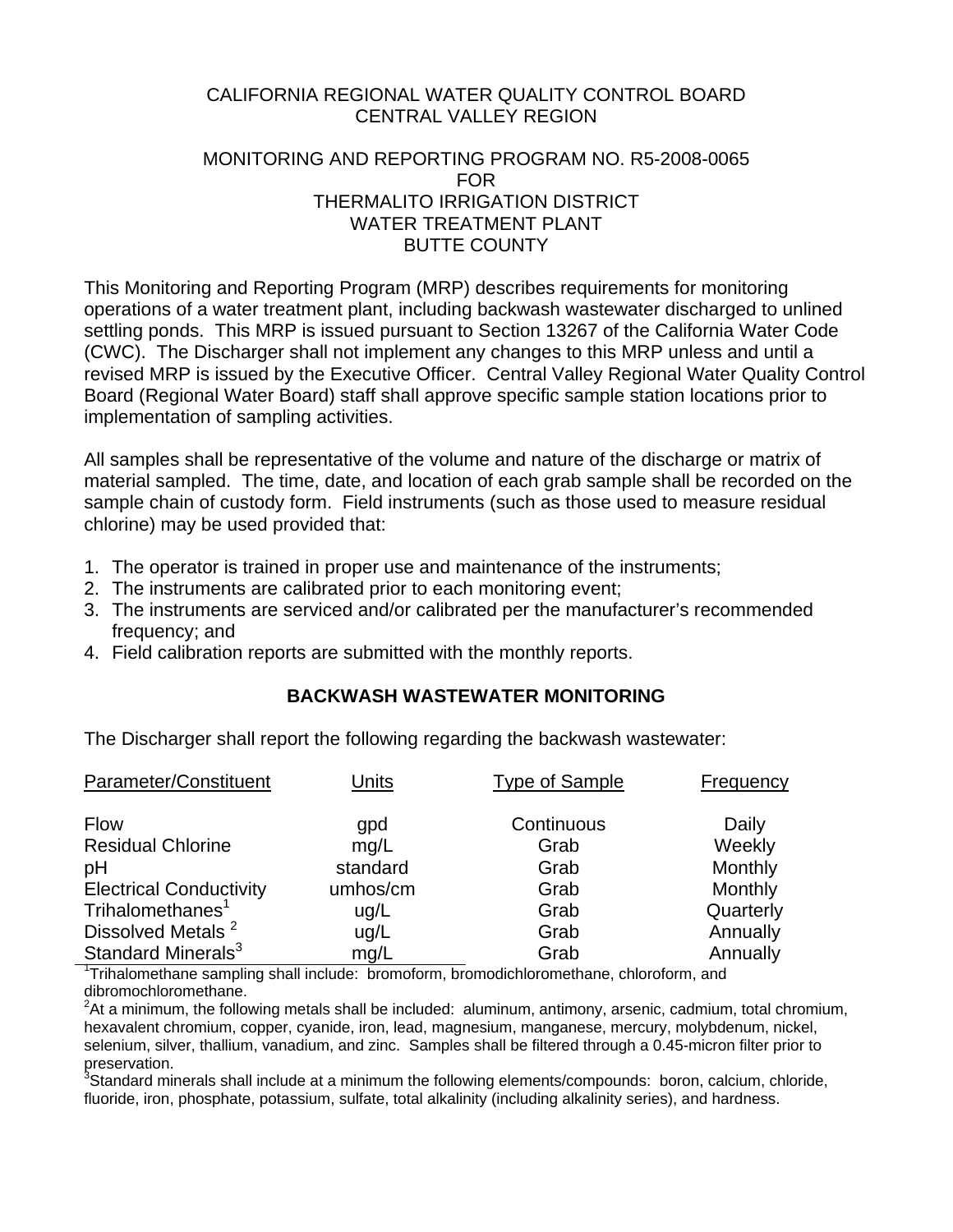### **POND MONITORING**

Each unlined pond shall be monitored as specified below:

| Parameter/Constituent                      | Units      | Type of Sample             | Frequency |
|--------------------------------------------|------------|----------------------------|-----------|
| Liquid Depth and<br>Freeboard <sup>1</sup> | $0.1$ feet | Staff gauge<br>observation | Monthly   |

 $1$ <sup>1</sup>If the pond is empty on the scheduled monitoring date, the Discharger may report the freeboard monitoring result as "dry".

# **SLUDGE MONITORING**

The Discharger shall maintain a written log of all sludge disposal activities. For each discrete quantity of sludge removed from the facility, the log shall contain the following information:

- 1. Date;
- 2. Name and signature of the recorder of entry;
- 3. Volume of weight of sludge removed;
- 4. A representative characterization of removed sludge quality including **sludge percent solids** and quantitative results of chemical analyses for **Title 22 metals and aluminum**;
- 5. Name of user (business, contractor, or landowner, as applicable);
- 6. Transport method;
- 7. Transporter;
- 8. Destination and planned use.

# **REPORTING**

In reporting the data, the Discharger shall arrange the data in tabular form so that the date, sample type (e.g. backwash wastewater, backwash pond, etc), and reported analytical result for each sample are readily discernible. The data shall be summarized in such a manner to clearly illustrate compliance with waste discharge requirements and spatial or temporal trends, as applicable. The results of any monitoring done more frequently than required at the locations specified in the Monitoring and Reporting Program shall be reported in the next scheduled monitoring report.

Monthly reports shall be submitted to the Regional Water Board on the **1st day of the second month** following sampling (i.e. the January report is due by 1 March).

An annual report shall be submitted to the Regional Water Board by **1 February** each year if requested by Regional Water Board staff. In addition to the data normally presented, the annual report shall include the following:

- 1. Total annual wastewater flows into the backwash ponds.
- 2. Volume of raw water treated during the previous year.
- 3. A detailed description of any operational changes.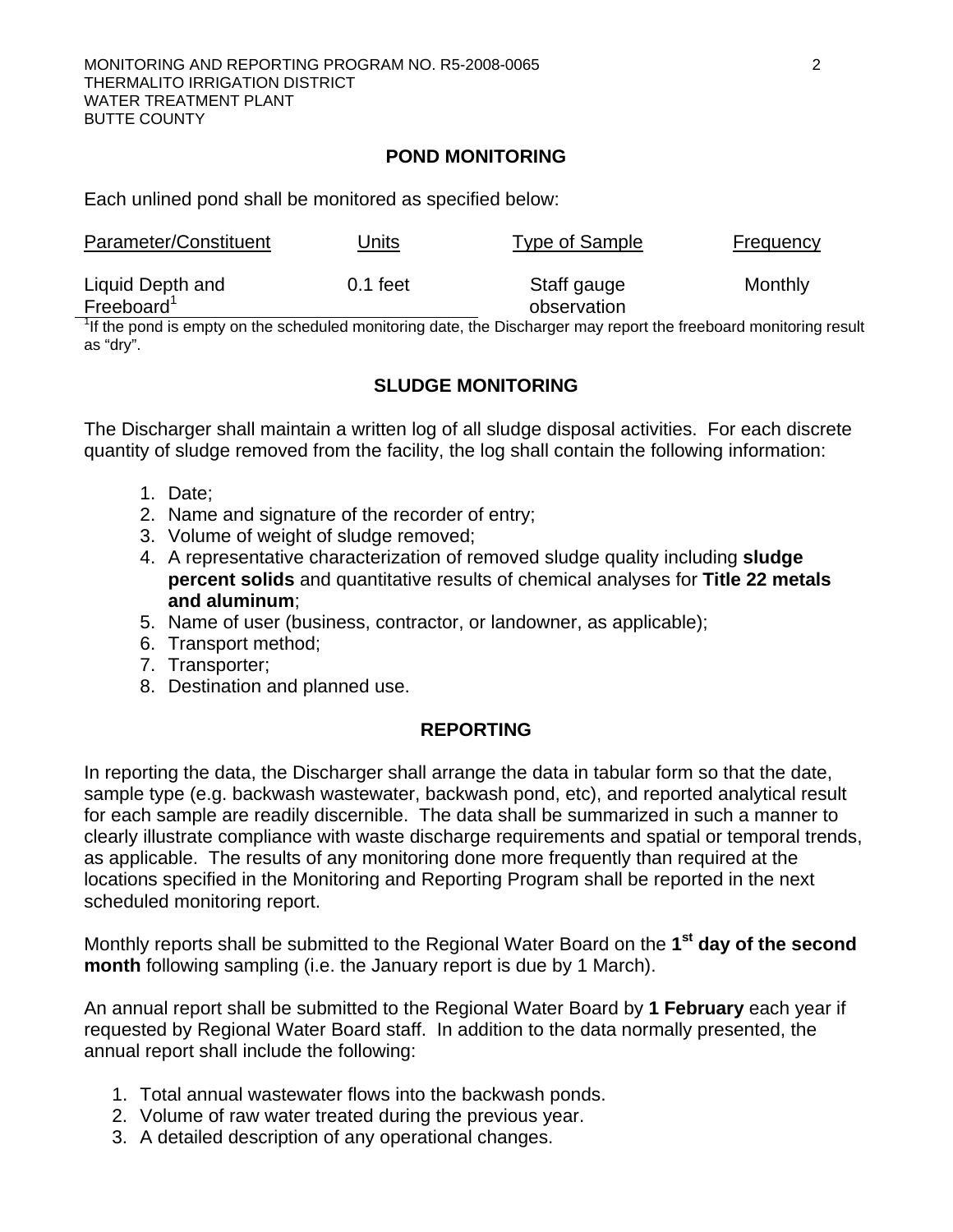- 4. If requested by staff, tabular and graphical summaries of all data collected during the year with data arranged to confirm compliance with the WDR.
- 5. A discussion of compliance and the corrective actions taken, as well as any planned or proposed actions needed to bring the discharge into full compliance with waste discharge requirements.
- 6. A forecast of influent flows for the coming year, as described in Standard Provisions No. E.4.
- 7. A discussion of any data gaps and potential deficiencies/redundancies in the monitoring system or reporting program.
- 8. Summary of maintenance and repair activities that were performed on the plant or distribution system.

A letter transmitting all self-monitoring reports shall accompany each report. Such a letter shall include a discussion of requirement violations found during the reporting period, and actions taken or planned for correcting noted violations, such as operation or facility modifications. If the Discharger has previously submitted a report describing corrective actions and/or a time schedule for implementing the corrective actions, reference to the previous correspondence will be satisfactory. The transmittal letter shall contain the penalty of perjury statement by the Discharger, or the Discharger's authorized agent, as described in the Standard Provisions General Reporting Requirements Section B.3 and as shown below:

*I certify under penalty of law that I have personally examined and am familiar with the information submitted in this document and all attachments and that, based on my knowledge and on my inquiry of those individuals immediately responsible for obtaining the information, I believe that the information is true, accurate, and complete. I am aware that there are significant penalties for submitting false information, including the possibility of fine and imprisonment.* 

The Discharger shall implement the above monitoring program on the effective date of this Order.

PAMELA C. CREEDON, Executive Officer

25 April 2008 **Date Date Date** 

JMM 5/9/2008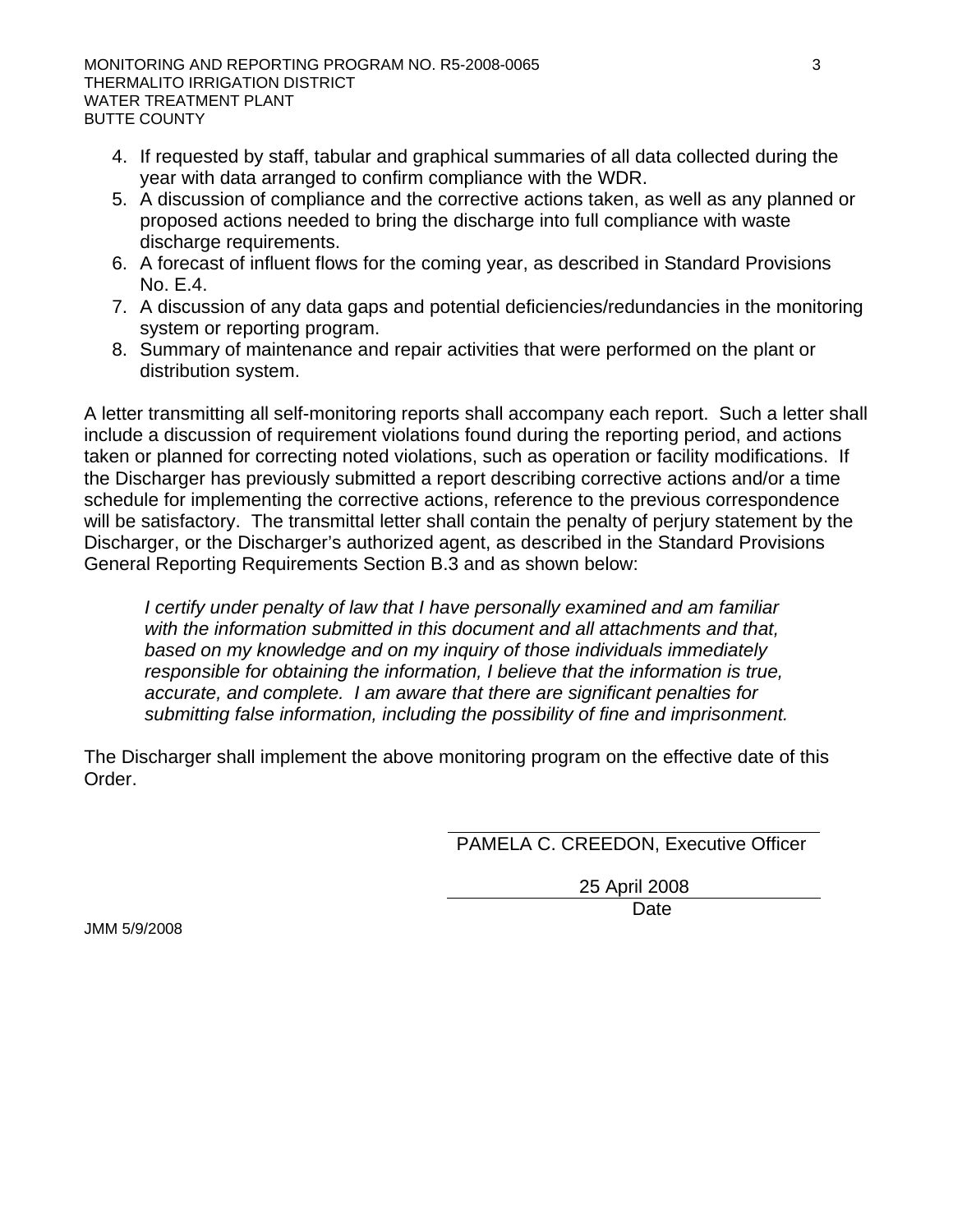# INFORMATION SHEET

ORDER NO. R5-2008-0065 THERMALITO IRRIGATION DISTRICT WATER TREATMENT PLANT BUTTE COUNTY

# **Background**

The Thermalito Irrigation District (hereafter Discharger) operates a potable water treatment plant (WTP) in Oroville, at 535 Table Mountain Boulevard, in Butte County. The WTP is located in Section 6, T19N, R4E, MDB&M. The WTP is located on a 3.8-acre site, on the north side of the Thermalito Power Canal, approximately a quarter mile east of State Route Highway 70. The Discharger submitted a report of waste discharge (RWD) on 19 June 2006 to expand the WTP capacity from 6 million gallons per day (MGD) to 10 MGD. On 14 November 2007, a supplemental RWD was submitted. The WTP was originally constructed in 1973 with a capacity of 3 MGD and was expanded to a capacity of 6 MGD in 1995. A 4 MGD microfiltration (MF) plant is currently under construction, with startup scheduled for 2008. The WTP has never had Waste Discharge Requirements. The WTP serves 2,811 connections, approximately 1/3 of which are in Oroville and 2/3 in unincorporated areas of Butte County.

The water source for the WTP is the Thermalito Power Canal. The Discharger has a water right to 7,200 acre-feet of water from Concow Reservoir. This water is diverted through Concow Creek to Lake Oroville and ultimately to the Thermalito Power Canal. The Discharger also has four supply wells to augment drinking water supply. Average annual rainfall for the Oroville area from 1953 to 2007 was 28.67 inches. The annual average pan evaporation rate for Chico is 67.63 inches.

The land immediately adjacent to the WTP is either vacant or is used for cattle grazing. The Department of Water Resources owns the vacant land south of the WTP, from the WTP property to the Thermalito Power Canal. Groundwater in the vicinity of the plant is unknown. A geotechnical investigation occurred in September 2005. Exploratory trenches were excavated to a depth of eight and a half feet and no groundwater was encountered. Soils described in the geotechnical report showed sandy clays, slightly cemented sandy gravel, and clayey gravels.

A domestic well is located on site; it is tested daily for residual chlorine, quarterly for bacteria, and annually for general minerals and nitrates.

### **Current Treatment Plant**

The existing WTP consists of: raw water pump station, 6 MGD pressure filter system, treatment building, hypochlorite tanks, one million gallon clearwell, and two unlined settling ponds. When the pressure filter system is operated, aluminum sulfate (alum) is dosed between 8 and 17 parts per million (ppm) and a non-ionic polymer filter aid is dosed below 0.06 ppm. The alum is positively charged, which attracts the negatively charged contaminants in the untreated water. Combined alum-contaminant particles grow in size and form floc. The polymer helps the filter media in holding the floc within the confines of the filter media. Two banks of three pressure filters each are currently in operation. Each bank has a capacity of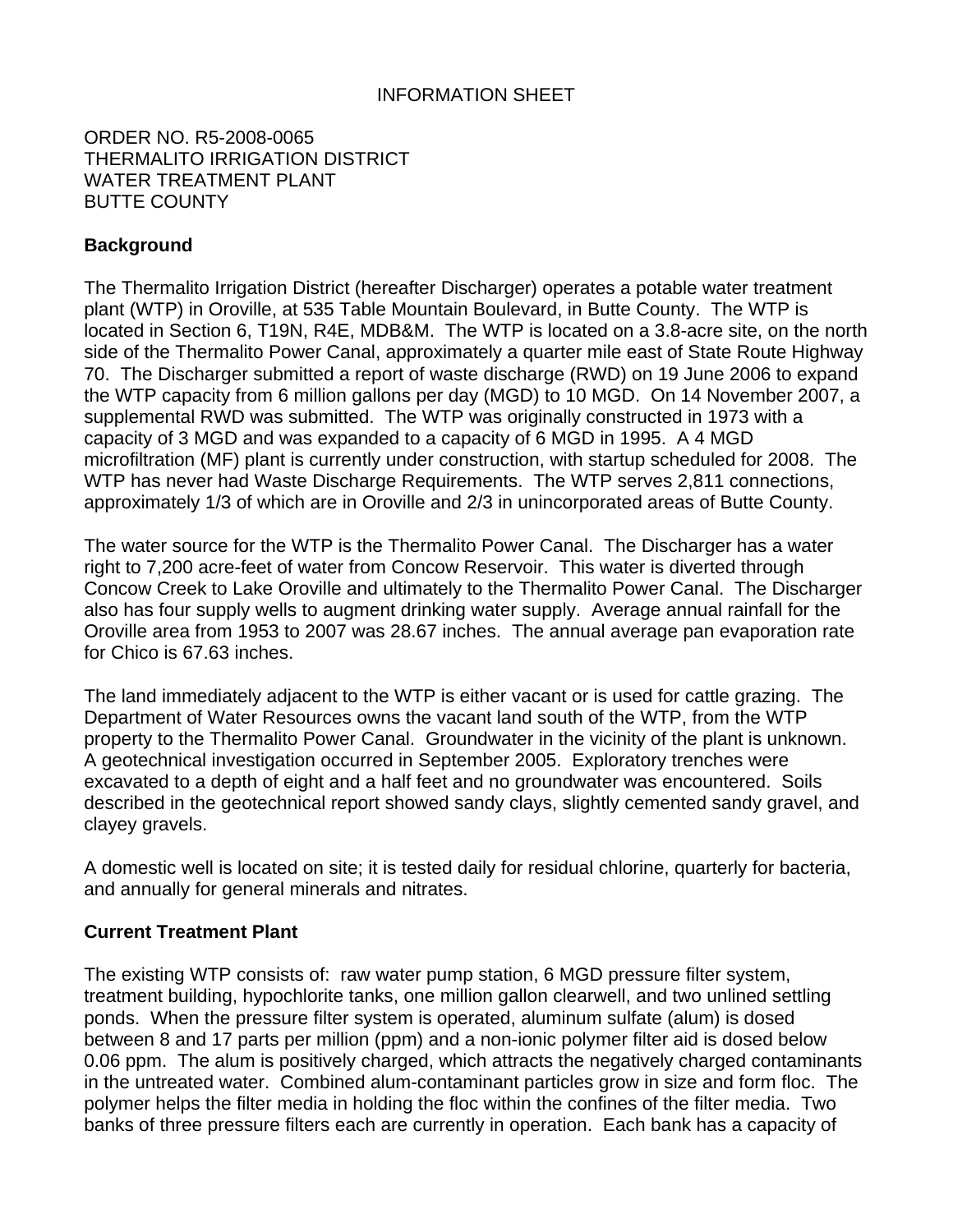INFORMATION SHEET 2 WASTE DISCHARGE REQUIREMENTS ORDER NO. R5-2008-0065 THERMALITO IRRIGATION DISTRICT WATER TREATMENT PLANT BUTTE COUNTY

3 MGD. Each filter is 8 feet in diameter and 30 feet long. The water is then sent through the pressure filters to remove the floc, polymer, alum, and contaminants. The filter media is comprised of coal anthracite, sand, gravel, and rocks. During the rainy season, the pressure filters are periodically turned off when raw water turbidities are too high for the pressure filters to operate. The turbidity episodes usually last up to 48 hours, during which time the WTP utilizes four supply wells to meet water demand. Once the water is filtered, it is disinfected with sodium hypochlorite and transferred to a one million gallon clearwell. From the clearwell, the water is pumped directly to the distribution system or to the 2.5 million gallon storage tank located a quarter mile due north of the WTP. Residual chlorine is monitored continuously at the distribution line from the clearwell; the residual chlorine level is maintained at 0.8 mg/L. The filter media is backwashed when a predetermined pressure differential is reached. Approximately 170,000 gallons per day of backwash wastewater is produced when the pressure filters are run at full capacity. The backwash wastewater is discharged to two unlined settling ponds. The supernatant from the first pond is transferred to the second unlined pond for additional settling. The water from second pond is recycled back into the raw water intake.

## **WTP Expansion Project**

The expansion will consist of installing a 4 MGD microfiltration (MF) plant; the plant can deliver up to 4.5 to 4.8 MGD for sustained periods of time. After the MF plant is operational, one of the two banks of pressure filters will be maintained in standby mode and the other bank of pressure filters will be for emergency use only. When customer demand exceeds the MF plant treatment capacity, but is less than 6 MGD, the Discharger will utilize their supply wells to meet demand. One bank of three pressure filters will only be used when demand exceeds 6 MGD. The MF system will produce filtered water without the use of coagulants or other filter aid material because the MF membranes are a permanent barrier for particles and other solids in water. The recovery rate of the MF plant is expected to be a minimum of 97% during peak raw water turbidity conditions. At a flow rate of 4.8 MGD, the backwash wastewater generated will be approximately 144,000 gpd. At normal raw water turbidities (less than 2 NTU), the recovery rate is expected to be 98%, which equates to approximately 96,000 gpd backwash wastewater. Approximately 1 mg/L of chlorine will be present in the backwash wastewater. The MF racks will backwash about every 30 minutes.

The membranes in the MF plant will require a chemical cleaning (CIP) approximately every one and a half to two months. Each CIP requires the use of 2,000 gallons of blended caustic and sodium hypochlorite and 2,000 gallons of citric acid solutions (both less than 2% in strength). After the CIP, the solutions will be neutralized in the neutralization tank. Sodium bisulfite will be used to neutralize the chlorine in the sodium hypochlorite. Citric acid will be added as needed to neutralize the caustic. The neutralization process will produce sodium citrate, sodium hydrosulfate, and water. The sodium citrate and sodium hydrosulfate concentrations in the return flow from the backwash ponds to the WTP would be 0.07 mg/L and 0.0007 mg/L, respectively. After neutralization, the 4,000 gallons of CIP waste will be discharged to the backwash ponds over a period of at least 30 days. The waste will only be discharged when the membranes are being backwashed to optimize dilution in the ponds. To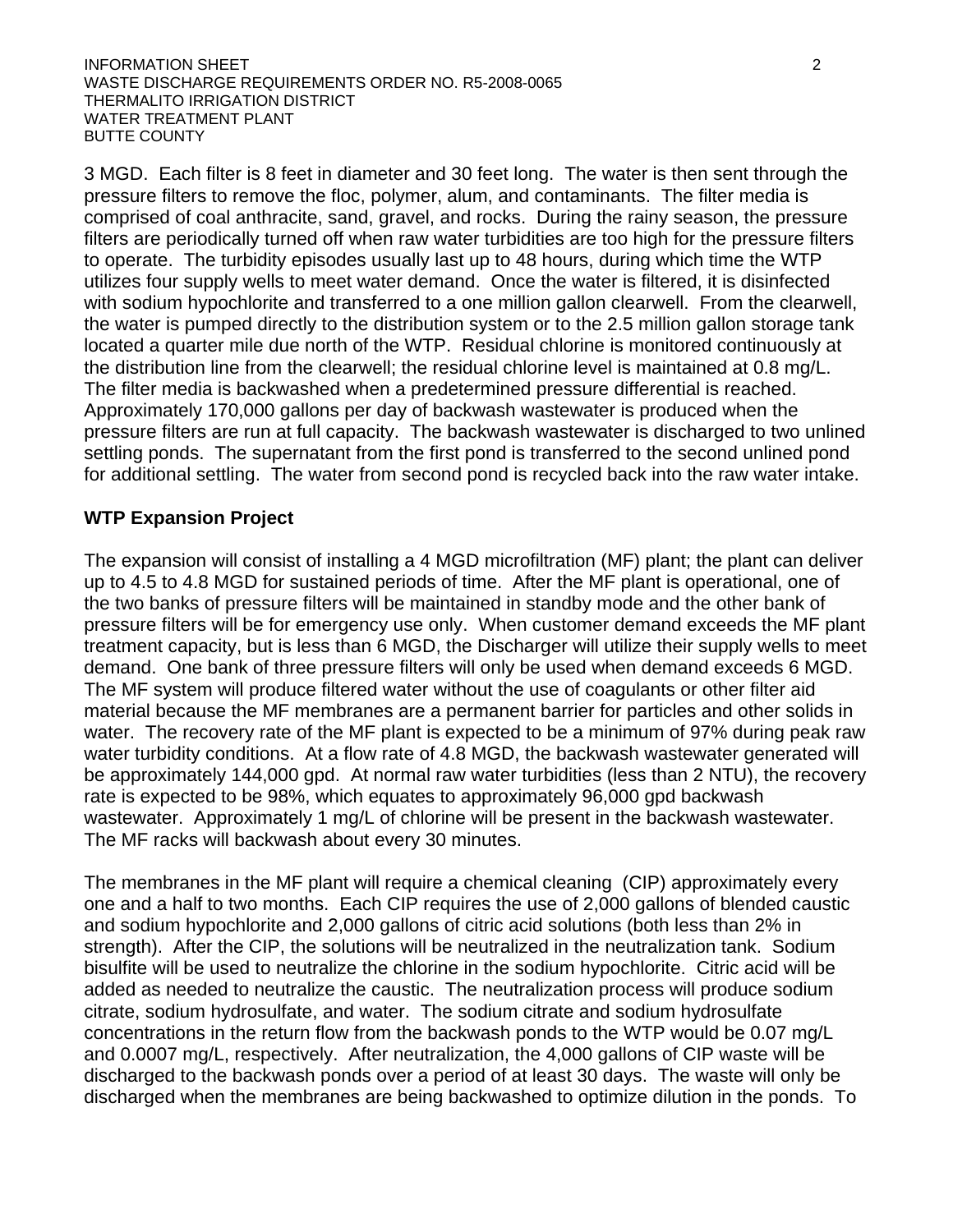ensure complete neutralization of the chlorine, the Discharger will be required to monitor residual chlorine levels in the backwash ponds.

### **Wastewater Storage and Disposal**

Backwash wastewater is discharged to two unlined evaporation/settling ponds. The ponds have a cumulative capacity of 353,000 gallons (allowing for two feet of freeboard, one foot of solids accumulation, and a maximum daily rainfall of 5.06 inches). The net available volume of the north pond is 190,000 gallons and 163,000 gallons for the south pond. The dimensions of the north pond are 238 feet long by 32 feet wide (bottom) by 6.7 feet deep. The dimensions of the south pond are 290 feet long by 16 feet wide (bottom) by 7 feet deep. The ponds are constructed in clayey soil and therefore do not percolate rapidly. The accumulation of fine particulate matter from the treatment process on the pond bottoms also retards percolation.

The backwash wastewater is allowed to settle for approximately 12 hours before it is recycled back into the raw water intake of the WTP. 100% of the backwash wastewater produced in 24 hours is recycled within 24 hours. The recycle rate of flow is limited to a maximum of 10% of the raw water flow, to comply with drinking water regulations. At 4.8 MGD, the maximum allowable recycle volume is 480,000 gallons, more that twice the maximum amount to be discharged to the ponds from the MF plant (144,000 gpd). One bank of pressure filters generates 85,000 gpd of backwash wastewater. If both the MF plant and one bank of pressure filters are run at a full capacity of 7.8 MGD, approximately 229,000 gpd of backwash wastewater will be generated, which is significantly less than the allowable 10% recycle rate flow of 780,000 gallons.

The RWD included a 'one-day' water balance because all the backwash wastewater generated in one day is recycled in one day. The maximum amount of backwash wastewater that will be generated in a day is 229,000 gallons, if both the MF plant and one bank of pressure filters are operated. The total storage capacity of the settling/evaporation ponds is 353,000 gallons (allowing for two feet of freeboard, one foot of solids accumulation, and a maximum daily rainfall of 5.06 inches). Therefore the settling/evaporation ponds are adequately sized for the WTP. The WDR contains a provision that requires the Discharger to develop a *Contingency Plan* for the ponds in the event that the wastewater encroaches within two foot of freeboard.

### **Sludge Removal and Disposal**

Sludge is removed from the ponds every 12 to 18 months. One pond is taken out of service and is drained and dried. The dried sludge is removed from the pond in late spring and disposed of at a landfill. If water demand and backwash wastewater exceeds the storage capacity of the pond in use, water demand is supplemented by the Discharger's supply wells.

On 1 December 2005, the backwash pond sludge and virgin soil were analyzed for aluminum. The results show that the aluminum concentration is much higher in the sludge (98,700 ug/kg) than in the virgin soil (17,400 ug/kg). Once the MF system is operational and the use of the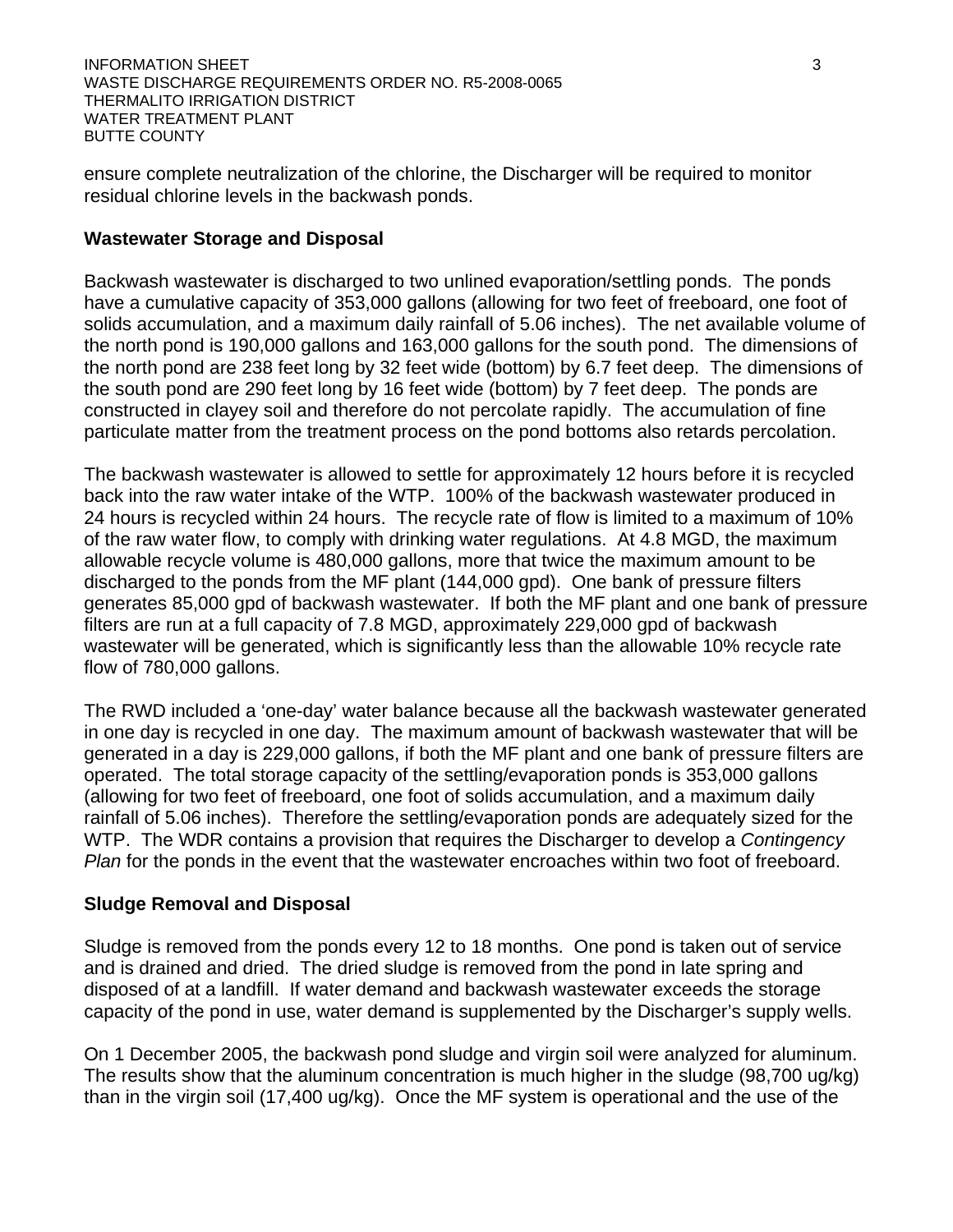pressure filter system decreases or is eliminated, it is expected that aluminum levels in the sludge will significantly decrease.

The Discharger also sampled the sludge for Title 22 metals on 26 October 2006; the results showed that the concentrations of metals in the sludge is significantly lower than hazardous waste levels. The Monitoring and Reporting Program requires the Discharger to sample the sludge for Title 22 metals and aluminum when a discrete amount of sludge is removed from the ponds.

# **Basin Plan, Beneficial uses, and Regulatory Considerations**

Surface water drainage is to the Thermalito Power Canal, a tributary to the Feather River. The *Water Quality Control Plan for the California Regional Water Quality Control Board Central Valley Region, Fourth Edition* (Basin Plan), designates beneficial uses, establishes water quality objectives, and contains implementation plans and policies for all waters of the Basin. Beneficial uses often determine the water quality objectives that apply to a water body. For example, waters designated as municipal and domestic supply must meet the maximum contaminant levels (MCLs) for drinking waters. The Basin Plan sets forth the applicable beneficial uses (industrial, agricultural, and domestic supply in this instance) of groundwater, procedure for application of water quality objectives, and the process for and factors to consider in allocating waste assimilation capacity.

### **Antidegradation**

The antidegradation directives of Section 13000 of the California Water Code (CWC) require that waters of the State that are better in quality than established water quality objectives be maintained "consistent with the maximum benefit to the people of the State." Waters can be of high quality for some constituents or beneficial uses and not others. Policies and procedures for complying with this directive are set forth in the Basin Plan (including by reference State Water Board Resolution No. 68-16, "Statement of Policy With Respect to Maintaining High Quality Waters in California," or "Antidegradation" Policy).

Resolution 68-16 is applied on a case-by-case, constituent-by-constituent basis in determining whether a certain degree of degradation can be justified. It is incumbent upon the Discharger to provide technical information for the Regional Water Board to evaluate that fully characterizes:

- All waste constituents to be discharged;
- The background quality of the uppermost layer of the uppermost aquifer;
- The background quality of other waters that may be affected;
- The underlying hydrogeologic conditions;
- Waste treatment and control measures;
- How treatment and control measures are justified as best practicable treatment and control;
- The extent the discharge will impact the quality of each aquifer; and
- The expected degree of degradation.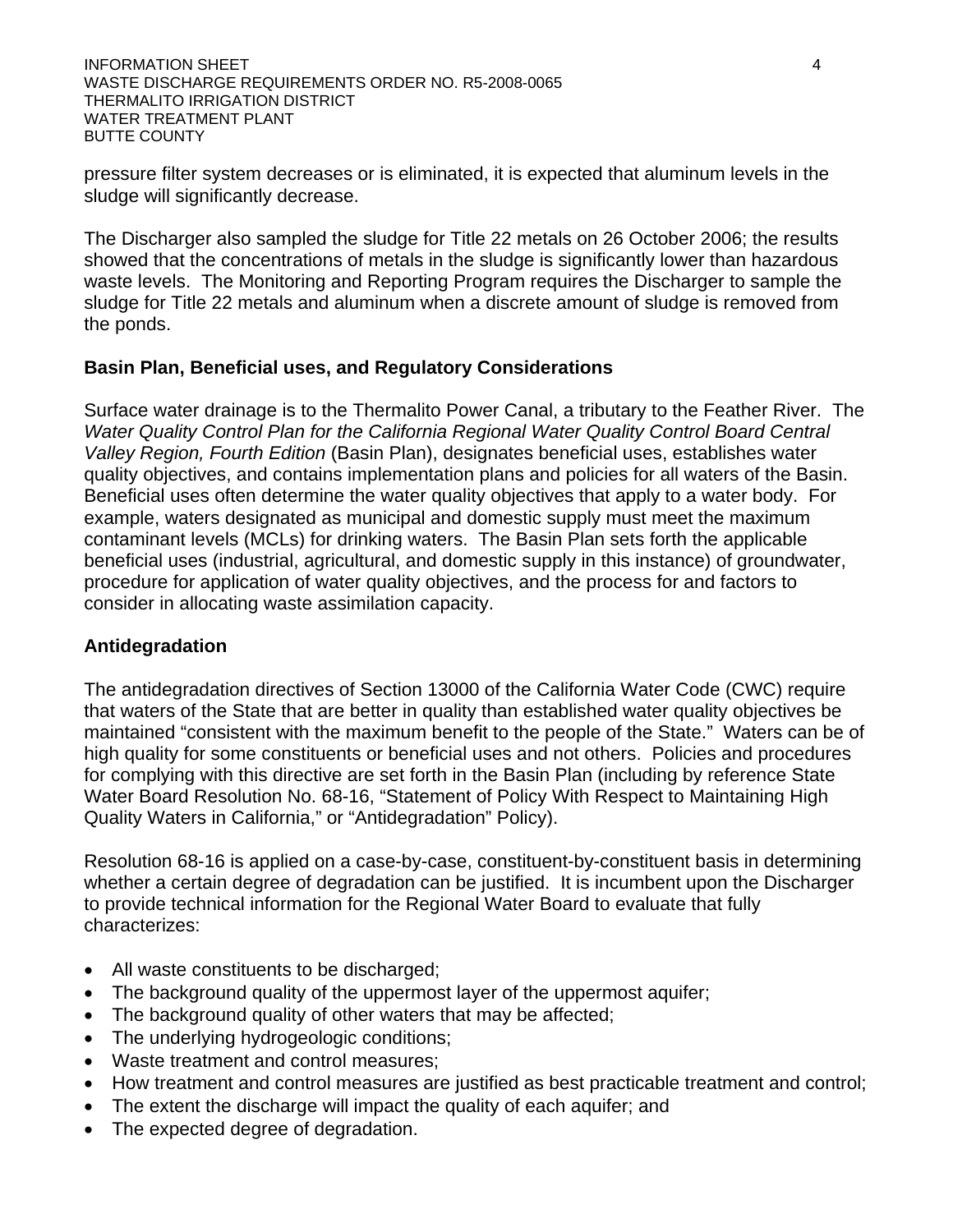### **INFORMATION SHEET** 5 WASTE DISCHARGE REQUIREMENTS ORDER NO. R5-2008-0065 THERMALITO IRRIGATION DISTRICT WATER TREATMENT PLANT BUTTE COUNTY

In allowing a discharge, the Regional Water Board must comply with CWC Section 13263 in setting appropriate conditions. The Regional Water Board is required, relative to the groundwater that may be affected by the discharge, to implement the Basin Plan and consider the beneficial uses to be protected along with the water quality objectives essential for that purpose. The Regional Water Board need not authorize the full utilization of the waste assimilation of the groundwater (CWC 13263(b)) and must consider other waste discharges and factors that affect that capacity.

Some degradation of the groundwater for certain constituents is consistent with maximum benefit to the people of California because the technology, energy, and waste management advantages of municipal water treatment plants far outweigh the environmental impact of a community that would otherwise be reliant on numerous domestic wells. Economic prosperity of local communities is of maximum benefit to the people of California, and therefore sufficient reason to accommodate this wastewater discharge provided terms of reasonable degradation are defined and met.

Trihalomethanes (a by-product of chlorination of the filtered water) is a constituent that could potentially affect water quality. Trihalomethanes are volatile and most will be lost to the atmosphere during backwash and settling; in addition, trihalomethanes will be monitored in the backwash wastewater. Groundwater monitoring would not be relevant at the WTP, as there is little recharge to groundwater due to the low-permeability of the ponds and the complete recycling of wastewater. Based on the good chemical character of the raw water treated at the WTP, the installation of a MF plant (which uses no coagulant or polymers), the use of two settling ponds with low permeability, and complete recycling of the backwash wastewater generated in one day within one day, the discharge poses little threat to groundwater quality.

On 18 April 2006, a Mitigated Negative Declaration (MND) was adopted by the Discharger and a Notice of Determination was recorded with Butte County for the expansion of the WTP shortly thereafter. The Regional Water Board has considered the MND prepared for the facility. Compliance with the requirements of this Order will mitigate or avoid environmental effects to water quality.

### **Proposed Order Terms and Conditions**

The proposed Order establishes a dry monthly average backwash wastewater discharge flow limit of 170,000 gpd for the current pressure filtration system. The Order also establishes a dry monthly average backwash wastewater discharge flow limit of 229,000 gpd for the WTP once the MF plant is operational.

Section 13267 of the CWC authorizes the Regional Water Board to require monitoring and technical reports as necessary to investigate the impact of a waste discharge on waters of the State. The Regional Water Board and staff, in recent years, have been increasing their efforts on obtaining all necessary information to implement State Water Board and Regional Water Board policies, and assuring that discharge and receiving water information is timely as well as representative and accurate, thereby improving accountability of any discharger for meeting